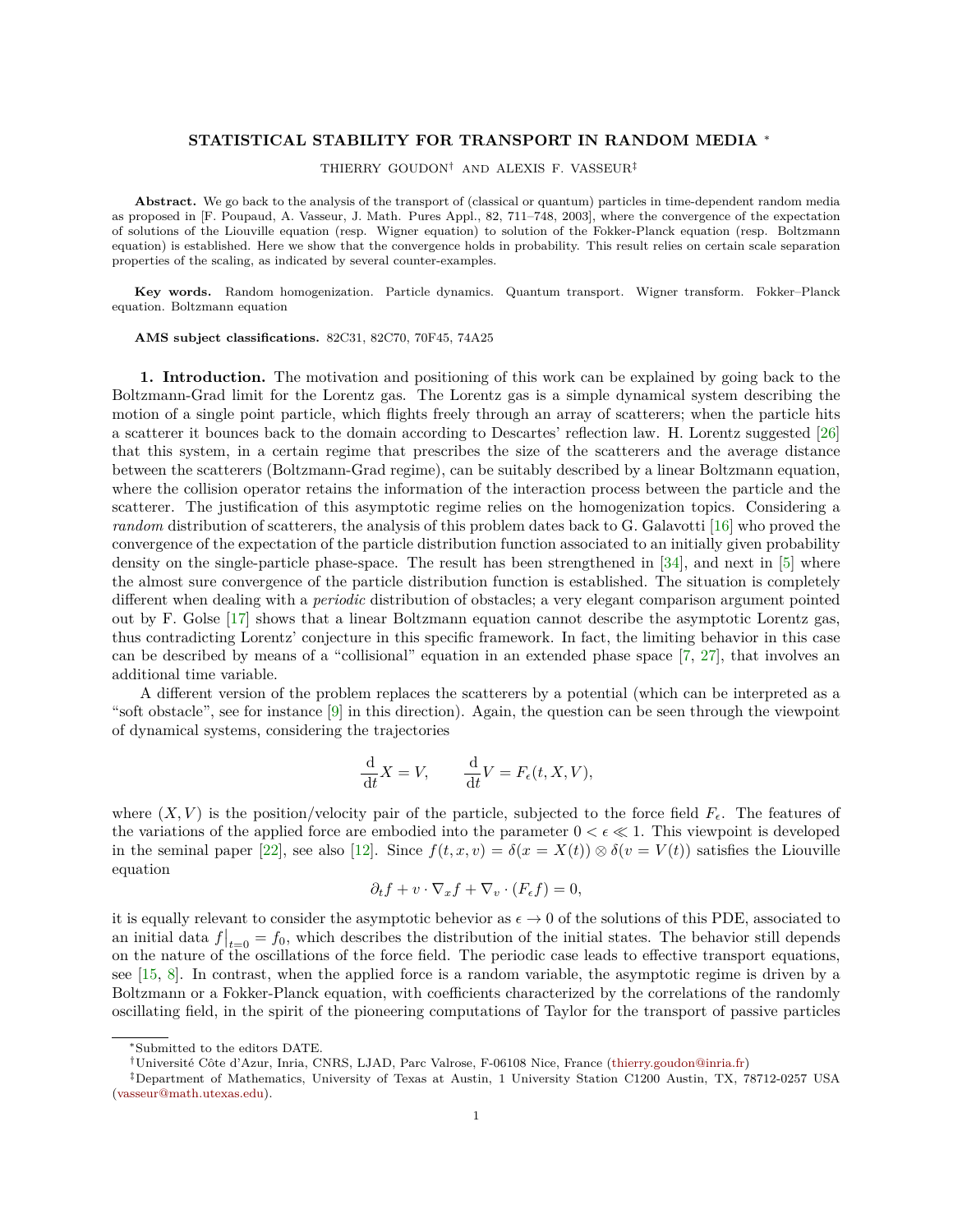[\[35\]](#page-20-12), see also [\[21\]](#page-20-13). It is worth pointing out that the scaling issues are critical in this analysis: we refer the reader for instance to [\[11,](#page-20-14) [32,](#page-20-15) [1\]](#page-19-0) for various aspects of these issues and their connection to the so-called anomalous diffusion regimes.

Similar questions can be addressed in the framework of quantum particles. Then, the Liouville equation is replaced by a system of Schrödinger equations, subjected to the random oscillating potential. H. Spohn derived this way a radiative transport equation, which thus describes the transport of electrons over a timeindependent random array of impurities [\[33\]](#page-20-16). The result has been extended on arbitrarily large time interval by L. Erdös and H. T. Yau [\[13\]](#page-20-17), while G. Bal, G. Papanicolaou and L. Ryzhik [\[3\]](#page-19-1) considered the case of time-dependent random potentials satisfying the Markov property. We refer the reader to the review [\[2\]](#page-19-2) for a thorough presentation of the physical motivations of this problem, and of the mathematical methods designed to handle the asymptotic analysis.

Most of these results are obtained by using a representation of the solution of the PDE by means of a series, iterating the Duhamel formula ([\[3\]](#page-19-1) being an exception, with an approach based on the construction of approximate martingales and compactness arguments). Passing to the limit in this formula gives a quantity which turns out to define a solution of a Boltzmann (or Fokker-Planck) equation. This question has been revisited in [\[30\]](#page-20-18) with a different viewpoint, exploiting a suitable time-decorrelation property of the oscillating potential. The approach, which works directly on the PDE and does not use any representation formula, is quite systematic and it has been applied to various contexts: plasma physics [\[25\]](#page-20-19), semi-classical regimes and hyperbolic systems  $[6]$ , quantum particles subjected to white noise  $[4]$ , modeling of laden-flows  $[19]$ , turbulent transport [\[20\]](#page-20-23), etc. In these papers, the convergence (in a suitable weak sense) of the expectation of the particle distribution is established. One may wonder whether or not the convergence holds pointwise with respect to the random variable (or at least in probability).

This is the question addressed in this paper, which is organized as follows. In Section [2](#page-1-0) we remind the basis of Poupaud-Vasseur's approach [\[30\]](#page-20-18). The simple example presented in Section [2](#page-1-0) also shows that, in general, the almost sure convergence does not hold, and the convergence in probability neither. In Section [3,](#page-5-0) we go back to the Liouville equation as dealt with in [\[30\]](#page-20-18). We show that, for this problem, a *scale separation* property allows us to establish the convergence in probability, which strengthens the original result, a property which is referred to as the *statistical stability* of the limit particle distribution. The idea of the proof consists in considering non linear quantities, constructed by doubling the phase space variable. Identifying the limiting equation shows that non linear quantities pass to the limit, thus proving the statistical stability (see [\[2\]](#page-19-2) for a similar approach). We describe further examples in Section [4;](#page-12-0) in particular we establish the strengthened convergence for the case of quantum transport.

<span id="page-1-0"></span>**2. Overview of the Poupaud-Vasseur (PV) approach, and a counter-example to the almost sure convergence.** We shall deal with random fields. Namely, given a probability space  $(\Omega, \mathcal{T}, \mu)$ , with  $\mu$ a  $\sigma$ -finite probability measure, we are going to consider random variables  $X : \omega \to \mathbb{R}$ . The expectation of such a random variable is nothing but

$$
\mathbb{E}(X) = \int_{\Omega} X(\omega) \, \mathrm{d}\mu(\omega).
$$

We will consider evolution equations where the coefficients are such random variables, considered as given. Accordingly, the solutions of the evolution equations are random variables too. As it is usual we will omit to denote the dependence with respect to the randomness variable  $\omega \in \Omega$ .

Roughly speaking, the problem we are interested in has the form of an evolution equation, whose unknown is  $u_{\varepsilon}$ , and which involves an oscillating quantity  $a_{\varepsilon}$ . The parameter  $0 < \varepsilon \ll 1$  characterizes the scales of variation of the field. The equation is linear, but the analysis of the regime  $\varepsilon \to 0$ , leads to consider the limit of the product  $a_{\varepsilon}u_{\varepsilon}$ . We set up the basis of the PV approach [\[30\]](#page-20-18) which relies on

- the Duhamel formula in order to analyze the behavior of  $\mathbb{E}[a_{\varepsilon}u_{\varepsilon}]$ ; it leads to identify a leading term which is quadratic with respect to *aε*;
- an assumption on the time decorrelation of *aε*.

We start with a toy model, inspired from F. Poupaud's lecture notes [\[29\]](#page-20-24). Consider the ODE

(2.1) 
$$
\frac{\mathrm{d}}{\mathrm{d}t}u_{\varepsilon}(t) = \frac{\mathrm{i}}{\varepsilon}a(t/\varepsilon^{2})u_{\varepsilon}(t)
$$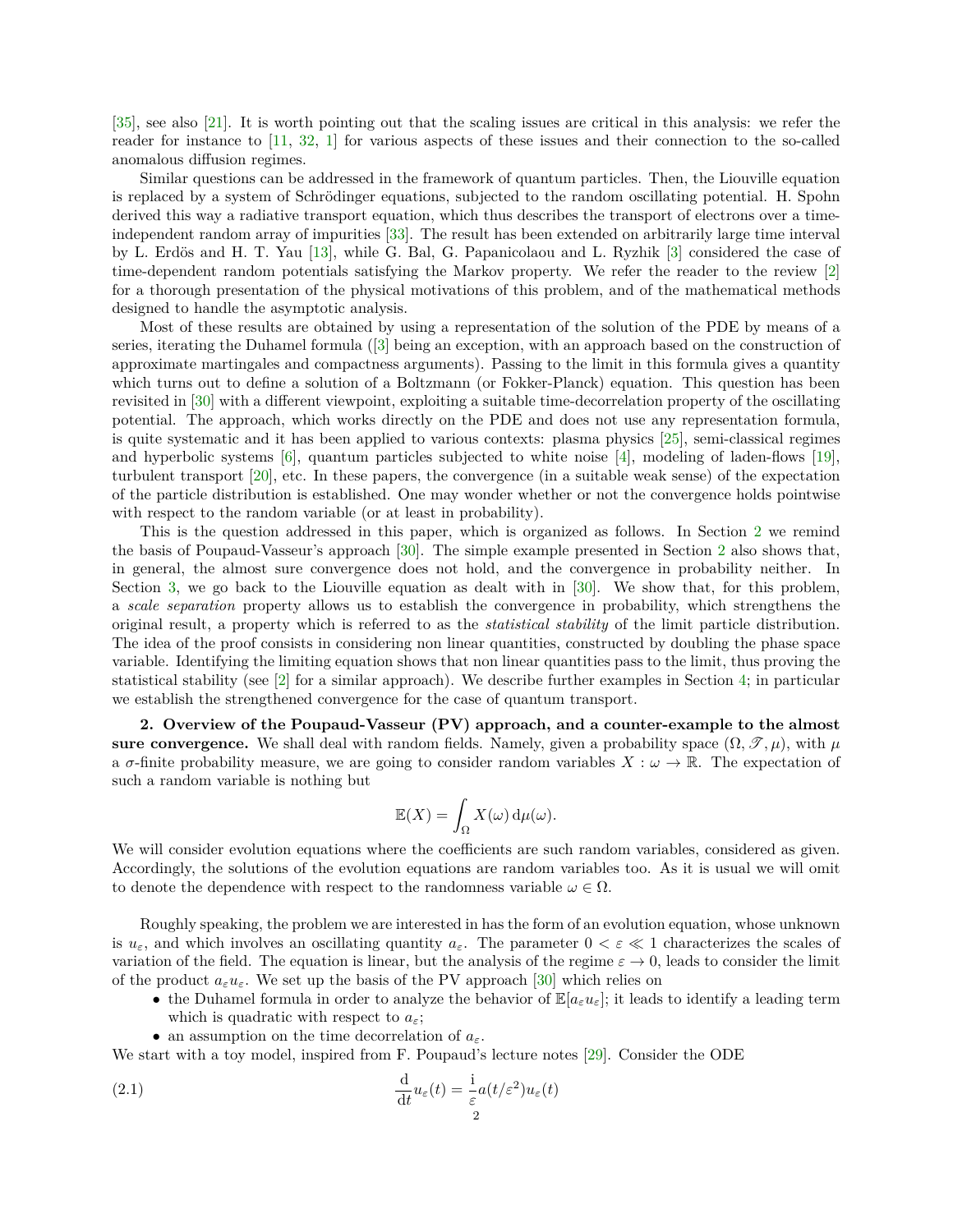where  $a(t): \Omega \to \mathbb{R}$  is a random variable with zero mean

<span id="page-2-3"></span>(2.2) 
$$
\mathbb{E}a(t) = 0 \text{ for any } t \ge 0.
$$

We suppose it has finite variance, and fulfils the following stationarity property

<span id="page-2-5"></span>(2.3) 
$$
\mathbb{E}[a(t)a(s)] = R(s-t) \text{ for any } t, s \ge 0.
$$

Obviously, the equation preserves the modulus

<span id="page-2-1"></span>(2.4) 
$$
|u_{\varepsilon}(t)| = \left| \exp \left( i \int_0^t a(s/\varepsilon^2) ds \right) \right| |u(0)| = |u(0)|.
$$

We assume that the initial data  $u(0)$  is deterministic (it does not depend on the "hidden" variable  $\omega \in \Omega$ ) and we wish to determine the asymptotic behavior of the expection value  $\mathbb{E}u_{\varepsilon}(t)$  as  $\varepsilon$  goes to 0. The crucial assumption consists in the following finite time decorrelation hypothesis:

<span id="page-2-0"></span>(2.5) 
$$
\begin{cases} a(t) \text{ and } a(s) \text{ decorrelate when } |t-s| \geq 1; \\ \mathbb{E}[a(t) \ a(s)] = R(s-t) = 0 \quad \text{for } |t-s| \geq 1. \end{cases}
$$

The analysis is based on the Duhamel formula:

<span id="page-2-2"></span>(2.6) 
$$
u_{\varepsilon}(t) = u_{\varepsilon}(s) + \frac{\mathrm{i}}{\varepsilon} \int_{s}^{t} a(\sigma/\varepsilon^{2}) u_{\varepsilon}(\sigma) \,\mathrm{d}\sigma.
$$

It has two immediate consequences:

a) first of all, with  $s = 0$  and bearing in mind that  $u_{\varepsilon}(0)$  is deterministic, we realize that  $u_{\varepsilon}(t)$  depends only on realization of  $a(s/\varepsilon^2)$  for  $0 \le s \le t$ ; hence due to  $(2.5)$ ,  $u_{\varepsilon}(t)$  and  $a(t'/\varepsilon^2)$  are independent when  $t'-t\geq \varepsilon^2;$ 

b) second of all, it already provides the continuity estimate

(2.7) 
$$
|u_{\varepsilon}(t) - u_{\varepsilon}(s)| \leq ||a||_{L^{\infty}}|u(0)| \frac{|t-s|}{\varepsilon},
$$

where we have used  $(2.4)$ .

Then, let us specify [\(2.6\)](#page-2-2) to  $s = t - \varepsilon^2$ , which involves the decorrelation time scale:

(2.8) 
$$
u_{\varepsilon}(t) = u_{\varepsilon}(t - \varepsilon^2) + \frac{1}{\varepsilon} \int_{t-\varepsilon^2}^{t} i a(\sigma/\varepsilon^2) u_{\varepsilon}(\sigma) d\sigma.
$$

It allows us to rewrite

<span id="page-2-4"></span>
$$
\frac{a(t/\varepsilon^2)}{\varepsilon}u_{\varepsilon}(t)=\frac{a(t/\varepsilon^2)}{\varepsilon}u_{\varepsilon}(t-\varepsilon^2)+\frac{1}{\varepsilon^2}\int_{t-\varepsilon^2}^t i a(t/\varepsilon^2)a(\sigma/\varepsilon^2)u_{\varepsilon}(\sigma)\,\mathrm{d}\sigma.
$$

In the right hand side, due to [\(2.2\)](#page-2-3) and property a) stated above, the expectation of the first term vanishes

$$
\mathbb{E}\left(\frac{a(t/\varepsilon^2)}{\varepsilon}u_{\varepsilon}(t-\varepsilon^2)\right) = \mathbb{E}\frac{a(t/\varepsilon^2)}{\varepsilon} \mathbb{E}u_{\varepsilon}(t-\varepsilon^2) \text{ by decorrelation}
$$
  
= 0 \tby (2.2),

while the second term is of order

$$
\left(\frac{1}{\varepsilon^2} \times \text{length of the integration interval}\right) = \left(\frac{1}{\varepsilon^2} \times \varepsilon^2\right) = \mathcal{O}(1).
$$

In particular, we get

$$
\frac{\mathrm{d}}{\mathrm{d}t} \mathbb{E} u_{\varepsilon}(t) = \mathrm{i} \mathbb{E} \frac{a(t/\varepsilon^2)}{\varepsilon} u_{\varepsilon}(t) = - \mathbb{E} \frac{1}{\varepsilon^2} \int_{t-\varepsilon^2}^t a(t/\varepsilon^2) a(\sigma/\varepsilon^2) u_{\varepsilon}(\sigma) \, \mathrm{d}\sigma = \mathcal{O}(1).
$$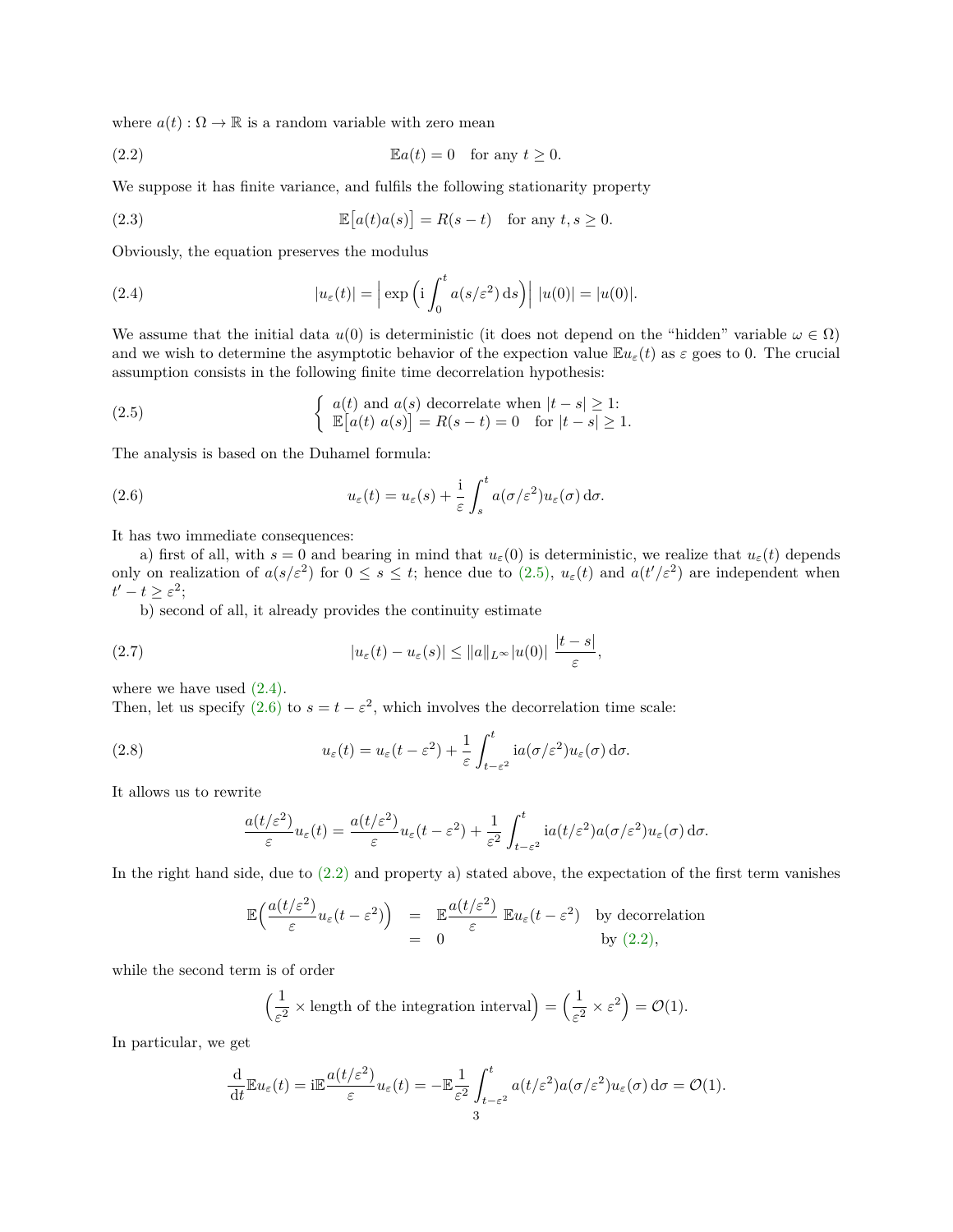To be more specific, by  $(2.4)$ , we have

$$
\left|\frac{\mathrm{d}}{\mathrm{d}t}\mathbb{E}u_{\varepsilon}(t)\right| \leq \|a\|_{L^{\infty}}^2 |u(0)|.
$$

Therefore, the family  $\{t \mapsto \mathbb{E} u_{\varepsilon}(t), \ \varepsilon > 0\}$  is equibounded and equicontinuous and, by applying the Arzela-Ascoli theorem, we deduce that it belongs to a compact set of  $C^0([0,T])$  for any  $0 < T < \infty$ . The next step consists in replacing in the last integral  $u_{\varepsilon}(\sigma)$ , with  $t - \varepsilon^2 \leq \sigma \leq t$ , by  $\mathbb{E}u_{\varepsilon}(t)$ . The error can indeed be controlled and vanishes as  $\varepsilon$  goes to 0, as a consequence of [\(2.5\)](#page-2-0) and [\(2.7\).](#page-2-4) To this end, we write

<span id="page-3-0"></span>
$$
\mathbb{E} \frac{1}{\varepsilon^2} \int_{t-\varepsilon^2}^t a(t/\varepsilon^2) a(\sigma/\varepsilon^2) u_{\varepsilon}(\sigma) d\sigma \n= \mathbb{E} \frac{1}{\varepsilon^2} \int_{t-\varepsilon^2}^t a(t/\varepsilon^2) a(\sigma/\varepsilon^2) d\sigma \mathbb{E} u_{\varepsilon}(t) \n+ \mathbb{E} \frac{1}{\varepsilon^2} \int_{t-\varepsilon^2}^t a(t/\varepsilon^2) a(\sigma/\varepsilon^2) (u_{\varepsilon}(\sigma) - u_{\varepsilon}(t-2\varepsilon^2)) d\sigma \n+ \mathbb{E} \frac{1}{\varepsilon^2} \int_{t-\varepsilon^2}^t a(t/\varepsilon^2) a(\sigma/\varepsilon^2) (u_{\varepsilon}(t-2\varepsilon^2) - \mathbb{E} u_{\varepsilon}(t-2\varepsilon^2)) d\sigma \n+ \mathbb{E} \frac{1}{\varepsilon^2} \int_{t-\varepsilon^2}^t a(t/\varepsilon^2) a(\sigma/\varepsilon^2) (\mathbb{E} u_{\varepsilon}(t-2\varepsilon^2) - \mathbb{E} u_{\varepsilon}(t)) d\sigma.
$$

Since, by [\(2.5\),](#page-2-0)  $u_{\varepsilon}(t - 2\varepsilon^2)$  is independent of  $\{a(\sigma/\varepsilon^2), t - \varepsilon^2 \leq \sigma \leq t\}$ , the third term can be recast as

$$
\frac{1}{\varepsilon^2} \int_{t-\varepsilon^2}^t \mathbb{E}\Big(a(t/\varepsilon^2)a(\sigma/\varepsilon^2)\Big) \mathbb{E}\big(u_\varepsilon(t-2\varepsilon^2) - \mathbb{E}u_\varepsilon(t-2\varepsilon^2)\big) d\sigma = 0
$$

and it vanishes. The second term is estimated by using  $(2.7)$ : for any  $t - \varepsilon^2 \leq \sigma \leq t$ , we have

$$
|u_{\varepsilon}(\sigma)-u_{\varepsilon}(t-2\varepsilon^2)|\leq ||a||_{L^{\infty}}|u(0)|\frac{|\sigma-(t-2\varepsilon^2)|}{\varepsilon}\leq 2||a||_{L^{\infty}}|u(0)|\varepsilon.
$$

Hence the second term in  $(2.9)$  is dominated by

$$
2||a||_{L^{\infty}}^3|u(0)| \times \frac{1}{\varepsilon^2} \times \varepsilon \times \varepsilon^2 = 2||a||_{L^{\infty}}^3|u(0)|\varepsilon.
$$

A similar estimate holds for the last term in [\(2.9\).](#page-3-0) We thus have

<span id="page-3-2"></span>(2.10) 
$$
\frac{\mathrm{d}}{\mathrm{d}t} \mathbb{E} u_{\varepsilon}(t) = i \mathbb{E} \left( \frac{a(t/\varepsilon^2)}{\varepsilon} u_{\varepsilon}(t) \right) = - \mathbb{E} \left( \frac{1}{\varepsilon^2} \int_{t-\varepsilon^2}^t a(t/\varepsilon^2) a(\sigma/\varepsilon^2) d\sigma \right) \mathbb{E} u_{\varepsilon}(t) + r_{\varepsilon},
$$
  
with  $r_{\varepsilon} \xrightarrow[\varepsilon \to 0]{} 0.$ 

We end up with the following statement.

**THEOREM 2.1.** The expectation  $\mathbb{E}u_{\varepsilon}$  converges uniformly on  $[0, T]$  to  $u$ , solution of the ODE

$$
\frac{\mathrm{d}}{\mathrm{d}t}u = -\lambda u
$$

*where the effective coefficient is*

<span id="page-3-1"></span>
$$
\lambda = \frac{1}{2} \int_{-\infty}^{+\infty} R(\tau) \, \mathrm{d}\tau \ge 0.
$$

*Proof.* It only remains to identify the coefficient  $\lambda$ . First, let us check the positivity of  $\lambda$  which is not completely direct. The proof relies on the following observation: for any  $F \in L^1(\mathbb{R})$ , we have

(2.11) 
$$
\int_{\mathbb{R}} F(\tau) d\tau = \lim_{L \to \infty} \frac{1}{2L} \int_{-L}^{+L} \int_{-L}^{+L} F(\sigma - \tau) d\sigma d\tau.
$$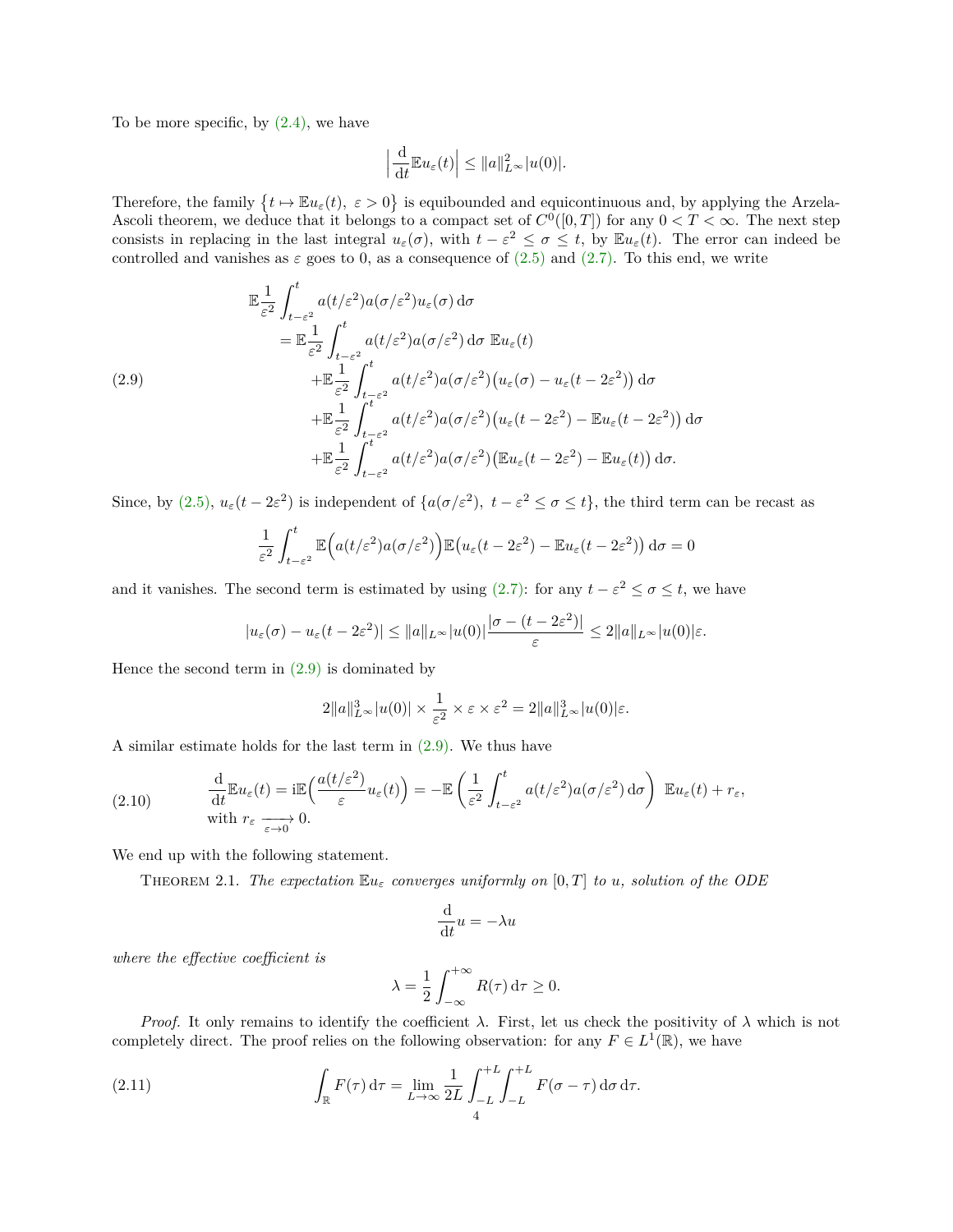Therefore, *λ* becomes

$$
\lambda = \lim_{L \to \infty} \frac{1}{4L} \int_{-L}^{+L} \int_{-L}^{+L} R(\sigma - \tau) d\sigma d\tau = \lim_{L \to \infty} \frac{1}{4L} \int_{-L}^{+L} \int_{-L}^{+L} \mathbb{E}[a(\tau) a(\sigma)] d\sigma d\tau
$$

$$
= \lim_{L \to \infty} \frac{1}{4L} \mathbb{E} \left( \int_{-L}^{+L} a(\sigma) d\sigma \right)^2 \ge 0.
$$

Consequently, the modulus of the limit *u* is not conserved anymore, but it decays as time grows. It indicates that the passage to the limit and the stochasticity effects have induced a loss of irreversibility. We prove  $(2.11)$  by writing

$$
\int_{\mathbb{R}} F(s) ds = \frac{1}{2L} \int_{-L}^{+L} \int_{\mathbb{R}} F(s) ds dt = \frac{1}{2L} \int_{-L}^{+L} \left( \int_{\mathbb{R}} F(\sigma - t) d\sigma \right) dt.
$$

Therefore, it suffices to show

$$
\lim_{L \to \infty} \frac{1}{2L} \int_{-L}^{+L} \left( \int_{|\sigma| \ge L} |F(\sigma - t)| d\sigma \right) dt = 0.
$$

Changing variables again, we reduce the problem to investigating the behavior of

$$
\frac{1}{2L} \int_{-L}^{+L} \left( \int_{s+t \ge L} |F(s)| \, \mathrm{d}s \right) \, \mathrm{d}t,
$$

for large *L*'s, and similarly for the quantity obtained by replacing  $s + t \geq L$  by  $s + t \leq -L$ . The Fubini theorem yields

$$
\frac{1}{2L} \int_0^\infty |F(s)| \left( \int_{\mathbb{R}} \mathbf{1}_{-L \le t \le L} \mathbf{1}_{L-s \le t} dt \right) ds
$$
\n
$$
= \frac{1}{2L} \int_0^{2L} |F(s)| \left( \int_{L-s}^L dt \right) ds + \frac{1}{2L} \int_0^{2L} |F(s)| \left( \int_{-L}^L dt \right) ds
$$
\n
$$
= \int_0^{2L} |F(s)| \frac{s}{2L} ds + \int_{2L}^\infty |F(s)| ds,
$$

and we conclude by applying the Lebesgue theorem.

We go back to the definition of the effective coefficient. In  $(2.10)$ , we make the following quantity appear

$$
\frac{1}{\varepsilon^2} \mathbb{E} \int_{t-\varepsilon^2}^t a(t/\varepsilon^2) a(s/\varepsilon^2) \, \mathrm{d}s = \int_{t-\varepsilon^2}^t R\left(\frac{s-t}{\varepsilon^2}\right) \frac{\mathrm{d}s}{\varepsilon^2} = \int_{-1}^0 R(\tau) \, \mathrm{d}\tau.
$$

as a consequence of  $(2.3)$ . Hence this quantity does not depend on  $\varepsilon$  anymore and it can be rewritten as

$$
\int_0^1 R(-\tau) d\tau = \mathbb{E} \int_0^1 a(\tau) a(0) d\tau = \mathbb{E} \int_0^1 a(0) a(\tau) d\tau = \mathbb{E} \int_0^1 R(\tau) d\tau
$$

$$
= \frac{1}{2} \int_{-1}^{+1} R(\tau) d\tau = \frac{1}{2} \int_{-\infty}^{+\infty} R(\tau) d\tau
$$

due to the support property of the function *R* in [\(2.5\).](#page-2-0)

However with this simple example, we immediately see an obstruction to the almost sure convergence: we have

$$
\mathbb{E}|u_{\varepsilon}(t)|^2=1
$$

whose limit as  $\varepsilon \to 0$  does not coincide with

$$
|u(t)|^2 = \lim_{\varepsilon \to 0} |\mathbb{E}u_{\varepsilon}(t)|^2 = e^{-2\lambda t} |u(0)|^2.
$$

 $\Box$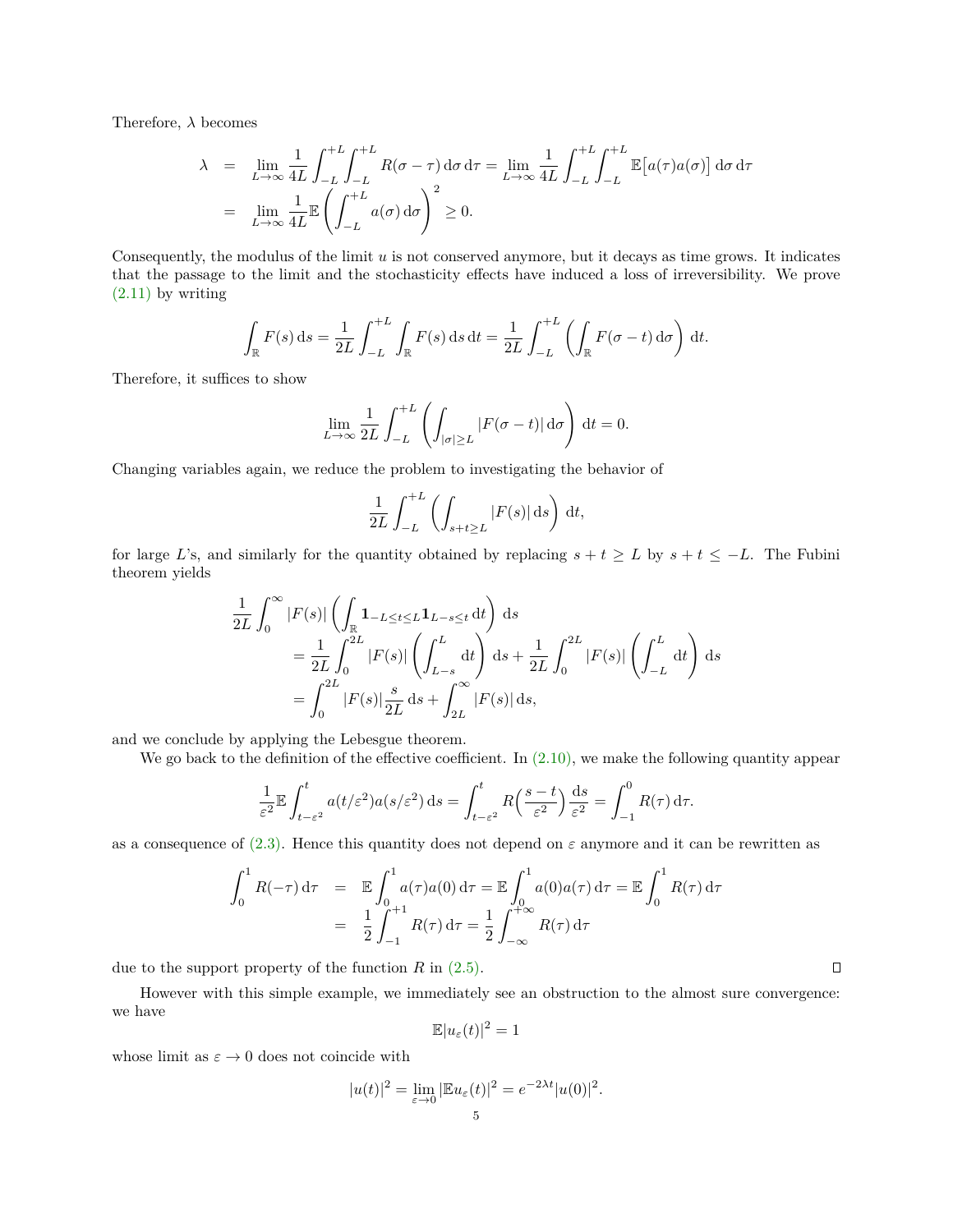For the same reason, the convergence does not even hold in probability (since  $|u_{\varepsilon}(t) - u(t)| \geq |u_0| (1 - e^{-\lambda t})$ ), for any given  $t > 0$ , the set  $\{\omega \in \Omega, |u_{\varepsilon}(t) - u(t)| \ge \delta\}$  has full measure provided  $\delta$  is large enough).

The general strategy described on this basic example — use of time-compactness, the Duhamel formula and the decorrelation property of the oscillating field — applies to further, more intricate, contexts. In particular, we will be interested in partial differential equations describing the transport of classical or quantum particles. We shall see that the convergence in probability can be obtained, owing to certain scale separation induced by the scaling.

<span id="page-5-0"></span>**3. The Liouville equation with a randomly oscillating potential.** We are interested in the Liouville equation

(3.1) 
$$
\partial_t f_{\varepsilon} + v \cdot \nabla_x f_{\varepsilon} + \mathscr{E}_{\varepsilon} \cdot \nabla_v f_{\varepsilon} = 0,
$$

endowed with the initial data

<span id="page-5-6"></span>
$$
f_{\varepsilon}\big|_{t=0} = f_0.
$$

The initial data  $f_0$  is deterministic, while the force field  $(t, x) \mapsto \mathscr{E}_{\varepsilon}(t, x)$  is a random variable described through three scales:

- *η* which measures the strength of the force field,
- *τ* which is the scale of the time variation of the force field,
- $\lambda$  which is the scale of the space variation of the force field.

At the end of the day, certain relations will be imposed between these parameters, so that we can assume they are all functions of  $\varepsilon > 0$ , which is intended to become small. We thus denote

<span id="page-5-2"></span>
$$
\mathscr{E}_{\varepsilon}(t,x) = \eta E(t/\tau, x/\lambda).
$$

It is interesting to keep for a while all the parameters, but we shall consider the situation where

(3.2) 
$$
\eta \to +\infty, \qquad \tau \to 0, \qquad \lambda \to 0
$$

assuming that

$$
\tau \eta^2 = 1, \qquad \tau = \lambda.
$$

In other words, we can set

<span id="page-5-3"></span>
$$
\eta = \frac{1}{\varepsilon}, \quad \tau = \varepsilon^2, \quad \lambda = \varepsilon^2, \quad 0 < \varepsilon \ll 1.
$$

We recover the scaling dealt with in [\[30\]](#page-20-18): as  $\varepsilon \to 0$ , the sequence  $f_{\varepsilon}$  converges to the solution of a linear Boltzmann equation, where the collision kernel depends on *R*.

- We shall assume throughout the discussion
- <span id="page-5-7"></span><span id="page-5-4"></span>**(H1)**  $E \in W^{1,\infty}(\mathbb{R} \times \mathbb{R}^N)$ ,
- $(H2)$   $\mathbb{E}E(t,x) = 0$  for any  $(t,x) \in \mathbb{R} \times \mathbb{R}^N$ ,
- <span id="page-5-1"></span>**(H3)**  $\mathbb{E}[E(t,x) \otimes E(s,y)] = 0$  when  $|t-s| \geq 1$ , for any  $x, y \in \mathbb{R}^N$ ; more precisely we have

$$
\mathbb{E}[E(s,y)\otimes E(t,x)] = R(t-s,x-y)
$$

with

$$
\text{supp}(R) \subset [-1,+1] \times \mathbb{R}^N, \qquad \lim_{|z| \to \infty} R(s,z) = 0, \qquad \partial_x^{\alpha} R \in C^0(\mathbb{R}; L^1 \cap L^{\infty}(\mathbb{R}^N)) \text{ for } |\alpha| \leq 3.
$$

<span id="page-5-5"></span>**(H4)** *f*<sub>0</sub> is deterministic and it lies in  $L^1 \cap L^\infty(\mathbb{R}^N \times \mathbb{R}^N)$ .

Note that **[\(H3\)](#page-5-1)** is two fold. On the one hand, it contains the decorrelation property, saying that  $E(t, x)$ and  $E(s, y)$  become independent when  $|t - s|$  is large enough; this is crucial in the approach of [\[30\]](#page-20-18). As time evolves, a given configuration of the force field can be visited only once; hence the decorrelation property satisfied by *E* induces a decorrelation property on the solution. On the other hand, **[\(H3\)](#page-5-1)** also contains a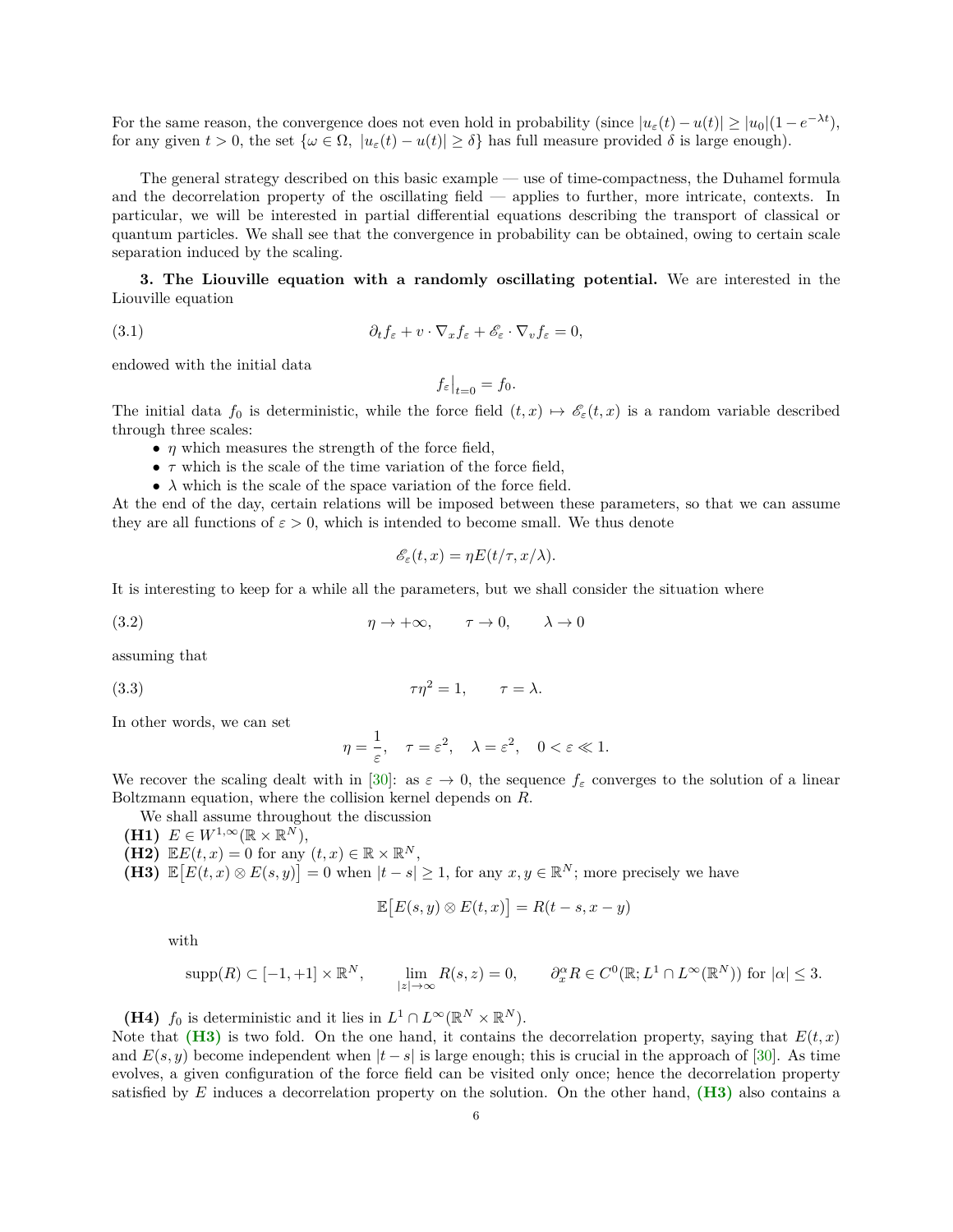stationarity assumption, saying that the correlations between  $E(t, x)$  and  $E(s, y)$  depends on the differences *t*−*s* and *x*−*y*; we only need a decay assumption of the correlations with respect to the space variable, which are not necessarily compactly supported in space. This decay assumption becomes important to investigate the statistical stability of the limit.

*Remark* 3.1. We point out that the Poupaud-Vasseur approach has been recently revisited to consider time-independent stochastic acceleration [\[37\]](#page-20-25).

<span id="page-6-0"></span>We start by writing the Duhamel formula

(3.4)  
\n
$$
f_{\varepsilon}(t, x, v) = f_{\varepsilon}(t - s, x - sv, v) + \int_{t - s}^{t} \mathcal{E}_{\varepsilon}(\sigma, x - (t - \sigma)v) \cdot \nabla_{v} f_{\varepsilon}(\sigma, x - (t - \sigma)v, v) d\sigma
$$
\n
$$
= S_{s} f_{\varepsilon}(t - s, x, v) + \int_{t - s}^{t} S_{t - \sigma} \left[ \mathcal{E}_{\varepsilon} \cdot \nabla_{v} f_{\varepsilon} \right] (\sigma, x, v) d\sigma,
$$

where  $S_t$  stands for the semi-group associated to the transport operator

$$
S_t g(x, v) = g(x - tv, v).
$$

For further purposes, note that its adjoint is defined by

$$
S_t^* \phi(x, v) = \phi(x + tv, v),
$$

and we have

$$
\nabla_v[S_t^*\phi(x,v)] = (\nabla_v \phi)(x+tv,v) + t(\nabla_x \varphi)(x+tv,v) = S_t^*(\nabla_v + t\nabla_x)\varphi(x,v).
$$

By using [\(3.4\)](#page-6-0) with  $s = t$ , we see that  $f_{\varepsilon}(t)$  only depends on the realizations of  $\mathscr{E}_{\varepsilon}(\sigma)$  for  $0 \leq \sigma \leq t$ . Since the initial data is deterministic, we deduce the following independence property (which does not use  $(3.2)$ – $(3.3)$ ).

<span id="page-6-2"></span>**LEMMA 3.2.** *Assume [\(H3\)](#page-5-1). For any*  $h \geq \tau$ *,*  $f_{\varepsilon}(t)$  *and*  $\mathcal{E}_{\varepsilon}(t+h)$  *are independent.* 

Owing to [\(3.4\),](#page-6-0) we can compute the force term in the Liouville equation with the formula

$$
\mathscr{E}_{\varepsilon}(t,x)f_{\varepsilon}(t,x,v)=\mathscr{E}_{\varepsilon}(t,x)S_{s}f_{\varepsilon}(t-s,x,v)+\int_{t-s}^{t}\mathscr{E}_{\varepsilon}(t,x)S_{t-\sigma}[\mathscr{E}\cdot\nabla_{v}f_{\varepsilon}](\sigma,x,v)\,\mathrm{d}\sigma.
$$

In fact, we shall work on a weak form of this relation. Let  $\varphi \in C_c^{\infty}(\mathbb{R}^N \times \mathbb{R}^N)$ . We have

$$
\frac{\mathrm{d}}{\mathrm{d}t} \iint f_{\varepsilon}(t, x, v) \varphi(x, v) \, \mathrm{d}v \, \mathrm{d}x \n= \iint f_{\varepsilon}(t, x, v) v \cdot \nabla_x \varphi(x, v) \, \mathrm{d}v \, \mathrm{d}x + \iint f_{\varepsilon}(t, x, v) \mathscr{E}_{\varepsilon}(t, x) \cdot \nabla_v \varphi(x, v) \, \mathrm{d}v \, \mathrm{d}x,
$$

where only the last term can present difficulties for the asymptotic issues  $\varepsilon \to 0$ . It can be cast as follows

<span id="page-6-1"></span>
$$
\iint \mathcal{E}_{\varepsilon}(t,x) f_{\varepsilon}(t,x,v) \cdot \nabla_{v} \varphi(x,v) dv dx \n= \iint f_{\varepsilon}(t-s,x,v) S_{s}^{*} [\mathcal{E}_{\varepsilon}(t) \cdot \nabla_{v} \varphi](x,v) dv dx \n+ \int_{t-s}^{t} \iint \nabla_{v} \cdot (\mathcal{E}_{\varepsilon}(\sigma) S_{t-\sigma}^{*} [\mathcal{E}_{\varepsilon}(t) \cdot \nabla_{v} \varphi])(x,v) f_{\varepsilon}(\sigma,x,v) dv dx d\sigma \n= \iint f_{\varepsilon}(t-s,x,v) S_{s}^{*} [\mathcal{E}_{\varepsilon}(t) \cdot \nabla_{v} \varphi](x,v) dv dx \n+ \int_{t-s}^{t} \iint \mathcal{E}_{\varepsilon}(\sigma,x) \cdot S_{t-\sigma}^{*} [(\nabla_{v} + (t-\sigma) \nabla_{x}) (\mathcal{E}_{\varepsilon}(t) \cdot \nabla_{v} \varphi)](x,v) f_{\varepsilon}(\sigma,x,v) dv dx d\sigma.
$$

We observe that

<span id="page-6-3"></span>(3.6)  
\n
$$
(\nabla_v + (t - \sigma) \nabla_x)(\mathscr{E}_\varepsilon(t) \cdot \nabla_v \varphi)(x, v)
$$
\n
$$
= \sum_{j=1}^N (\mathscr{E}_\varepsilon)_j(t, x) (\nabla_v + (t - \sigma) \nabla_x) \partial_{v_j} \varphi(x, v) + (t - \sigma) \sum_{j=1}^N \partial_{v_j} \varphi \nabla_x(\mathscr{E}_\varepsilon)_j(t, x).
$$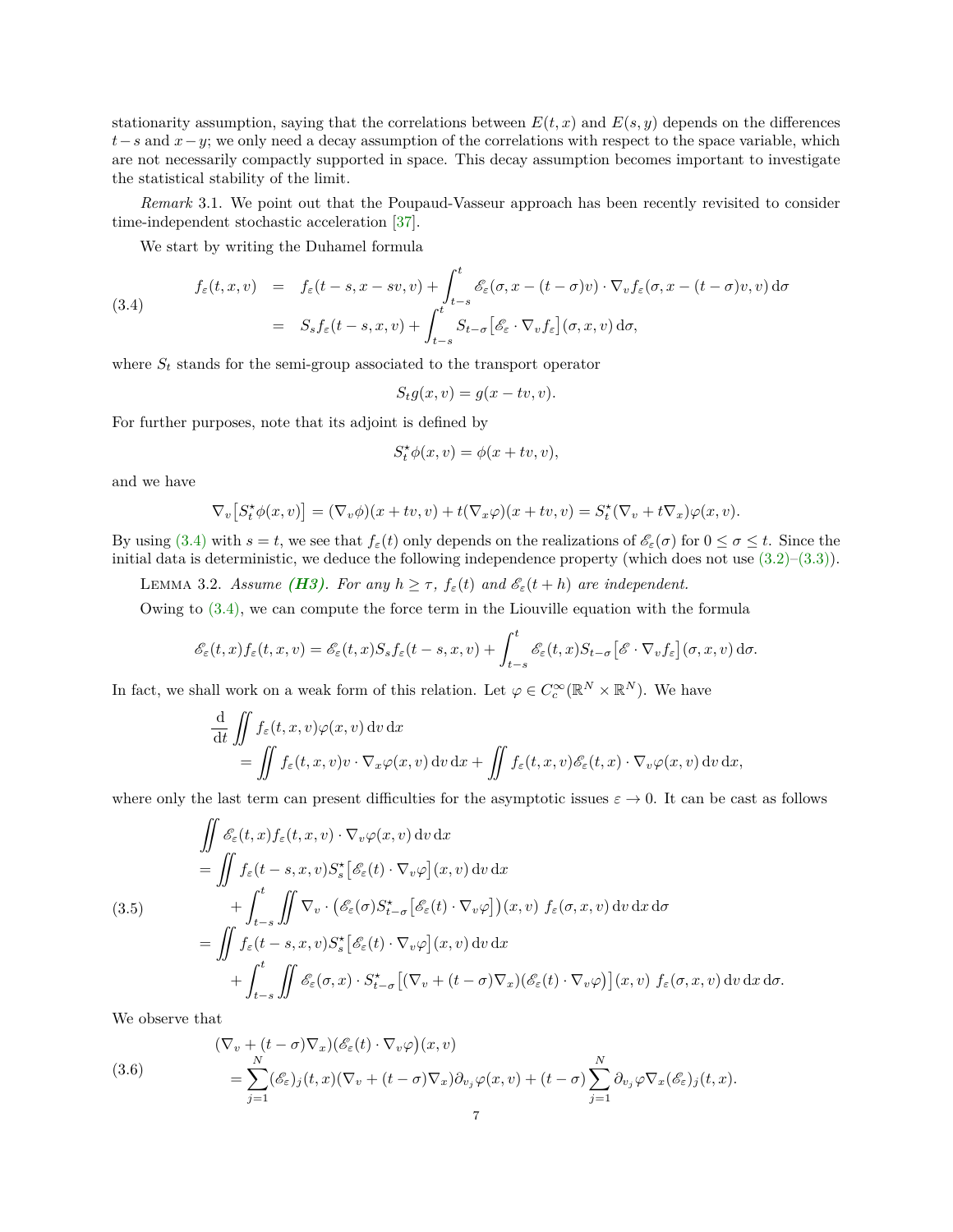Let us discuss the order of the different terms with respect to the scaling parameters, and the role of  $(3.2)$ – $(3.3)$ . We shall use  $(3.5)$  with  $s = \tau$  and take the expectation. By virtue of Lemma [3.2](#page-6-2) and **[\(H2\)](#page-5-4)**, the expectation of  $\iint f_{\varepsilon}(t-\tau,x,v)S_{\tau}^{*}[\mathscr{E}_{\varepsilon}(t)\varphi](x,v) dv dx$  vanishes. The second term in the right hand side of  $(3.5)$  is quadratic with respect to the force field and integrated over a time interval with amplitude  $\tau$ , which yields a factor  $\tau\eta^2$ . This is the order of the term with a velocity derivative coming from  $(3.6)$ . Concerning the term involving  $\nabla_x \varphi$ , it is multiplied by  $t - \sigma$ , which, again, is of order  $\tau$ ; it yields a contribution of order  $\tau^2 \eta^2$ . Finally, we have

$$
(t-\sigma)\nabla_x \mathscr{E}_\varepsilon(t,x) = \eta \frac{t-\sigma}{\lambda} \left( \nabla_x E \right) \left( \frac{t}{\tau}, \frac{x}{\lambda} \right).
$$

It yields a contribution of order  $\frac{\tau^2 \eta^2}{\lambda}$  $\frac{\eta}{\lambda}$ .

From now on, we assume the scaling  $(3.2)$ – $(3.3)$ . With these relations, the leading term when taking the expectation in [\(3.5\)](#page-6-1) thus reads

<span id="page-7-0"></span>(3.7)  
\n
$$
\frac{1}{\varepsilon^2} \mathbb{E} \int_{t-\varepsilon^2}^t \iint E\left(\frac{\sigma}{\varepsilon^2}, \frac{x}{\varepsilon^2}\right) \otimes E\left(\frac{t}{\varepsilon^2}, \frac{x+(t-\sigma)v}{\varepsilon^2}\right) \times \left(D_v^2 \varphi\right)(x+(t-\sigma)v, v) f_{\varepsilon}(\sigma, x, v) dv dx d\sigma
$$
\n
$$
+\frac{1}{\varepsilon^2} \mathbb{E} \int_{t-\varepsilon^2}^t \iint \frac{t-\sigma}{\varepsilon^2} (\nabla_x E) \left(\frac{t}{\varepsilon^2}, \frac{x+(t-\sigma)v}{\varepsilon^2}\right) E\left(\frac{\sigma}{\varepsilon^2}, \frac{x}{\varepsilon^2}\right) \cdot (\nabla_v \varphi)(x+(t-\sigma)v, v) f_{\varepsilon}(\sigma, x, v) dv dx d\sigma.
$$

In order to identify the limit equation, we combine two ingredients. First of all, we replace  $f_{\varepsilon}(\sigma, x, v)$  in [\(3.7\),](#page-7-0) where  $t - \tau \leq \sigma \leq t$ , by  $\mathbb{E} f_{\varepsilon}(t, x, v)$ ; this is possible at the price of error terms that tend to 0 as  $\tau \to 0$ , in the same spirit as in [\(2.9\)](#page-3-0) and [\(2.10\).](#page-3-2) Second of all, we use the information properties assumed on the statistics of the force field, see **[\(H3\)](#page-5-1)**. We have already used the fact that the correlation function *R* is supported in  $[-1, +1] \times \mathbb{R}^N$ ; here we additionally make use of the stationarity assumption with respect to the space variable, with a correlation function that decays at infinity. We refer the reader to [\[30,](#page-20-18) Example 2] for the construction of potentials that satisfy such an assumption (for instance with *R* compactly supported in both time and space variables).

We are thus led to compute the coefficients

$$
\mathcal{A}_{\varepsilon}[\varphi](x,v) = \frac{1}{\varepsilon^2} \mathbb{E} \int_{t-\varepsilon^2}^t E\left(\frac{\sigma}{\varepsilon^2}, \frac{x}{\varepsilon^2}\right) \otimes E\left(\frac{t}{\varepsilon^2}, \frac{x+(t-\sigma)v}{\varepsilon^2}\right) : (D_v^2 \varphi)(x+(t-\sigma)v, v) d\sigma,
$$

and

$$
\mathcal{B}_{\varepsilon}[\varphi](x,v) = \frac{1}{\varepsilon^2} \mathbb{E} \int_{t-\varepsilon^2}^t \frac{t-\sigma}{\varepsilon} (\nabla_x E) \left( \frac{t}{\varepsilon^2}, \frac{x+(t-\sigma)v}{\varepsilon^2} \right) E\left( \frac{\sigma}{\varepsilon^2}, \frac{x}{\varepsilon^2} \right) \cdot (\nabla_v \varphi)(x+(t-\sigma)v, v) d\sigma.
$$

With **[\(H3\)](#page-5-1)**, we obtain

$$
A_{\varepsilon}[\varphi](x,v) = \frac{1}{\varepsilon^2} \int_{t-\varepsilon^2}^{t} R\left(\frac{t-\sigma}{\varepsilon^2}, \frac{(t-\sigma)v}{\varepsilon^2}\right) : (D_v^2 \varphi)(x + (t-\sigma)v, v) d\sigma
$$
  
= 
$$
\int_0^1 R(\theta, \theta v) : (D_v^2 \varphi)(x + \varepsilon^2 \theta v, v) d\theta.
$$

We conclude that

$$
\mathcal{A}_{\varepsilon}[\varphi](x,v) \xrightarrow[\varepsilon \to 0]{} \mathcal{A}[\varphi](x,v) = \int_0^1 R(\theta,\theta v) d\theta : D_v^2 \varphi(x,v).
$$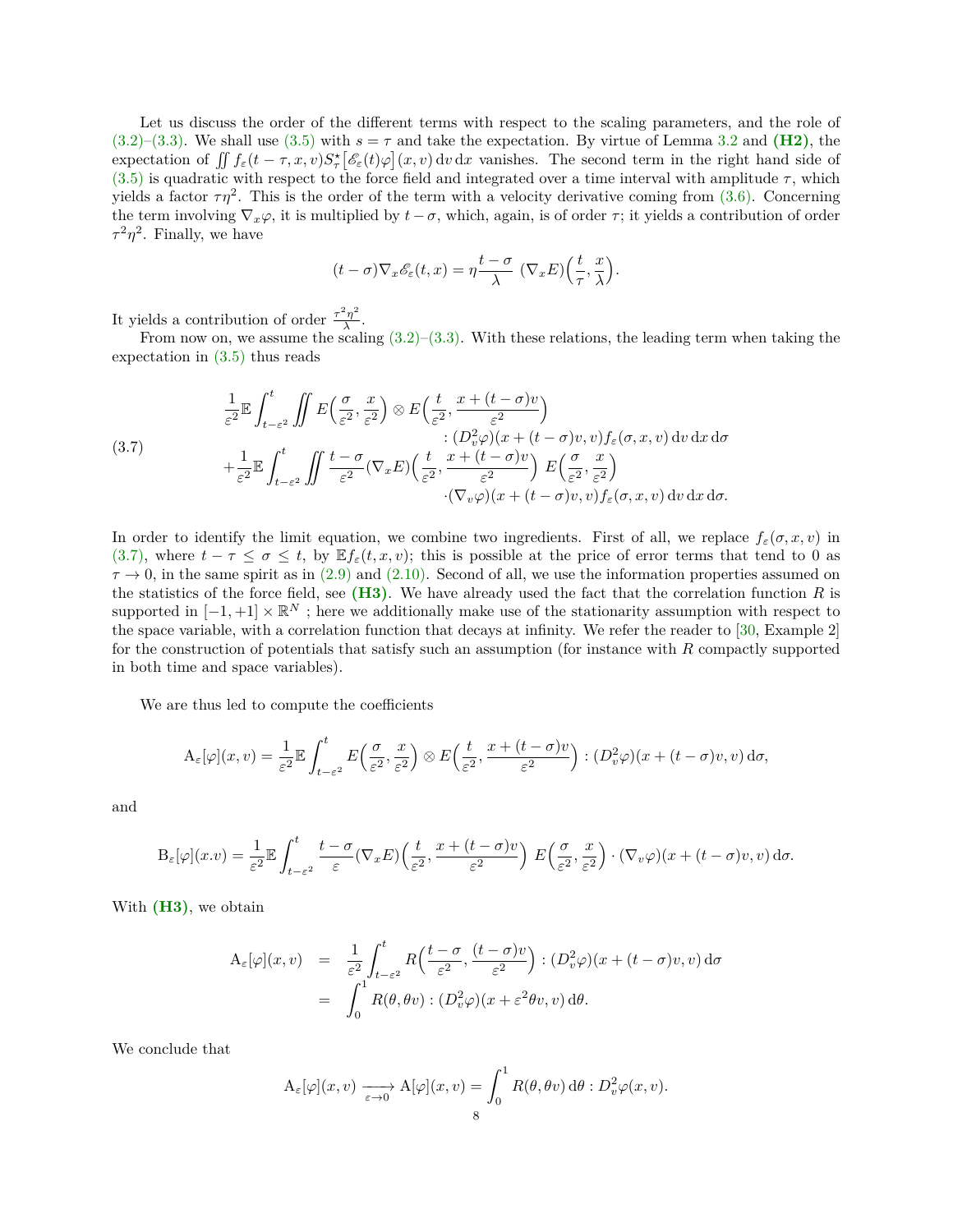Next, we remark that

$$
\partial_{v_i}\left[R\left(\frac{t-\sigma}{\varepsilon^2},\frac{(t-\sigma)v}{\varepsilon^2}\right)\right] = \frac{(t-\sigma)}{\varepsilon}(\partial_{x_i}R)\left(\frac{t-\sigma}{\varepsilon^2},\frac{(t-\sigma)v}{\varepsilon^2}\right) \n= \partial_{v_i}\mathbb{E}\left[E\left(\frac{\sigma}{\varepsilon^2},\frac{x}{\varepsilon^2}\right)\otimes E\left(\frac{t}{\varepsilon^2},\frac{x+(t-\sigma)v}{\varepsilon^2}\right)\right] \n= \mathbb{E}\left[E\left(\frac{\sigma}{\varepsilon^2},\frac{x}{\varepsilon^2}\right)\otimes\partial_{v_i}\left(E\left(\frac{t}{\varepsilon^2},\frac{x+(t-\sigma)v}{\varepsilon^2}\right)\right)\right] \n= \mathbb{E}E\left(\frac{\sigma}{\varepsilon^2},\frac{x}{\varepsilon^2}\right)\otimes\frac{(t-\sigma)}{\lambda}(\partial_{x_i}E)\left(\frac{t}{\varepsilon^2},\frac{x+(t-\sigma)v}{\varepsilon^2}\right).
$$

We deduce that

$$
B_{\varepsilon}[\varphi](x,v) = \sum_{i,j=1}^{N} \int_{0}^{1} \partial_{v_{i}} \left[ R_{ij} \left( \theta, \frac{\tau \theta v}{\lambda} \right) \right] (\partial_{v_{j}} \varphi)(x + \varepsilon^{2} \theta v, v) d\theta
$$

$$
\xrightarrow[\tau \to 0]{} B[\varphi](x,v) = \sum_{i,j=1}^{N} \partial_{v_{i}} \left[ \int_{0}^{1} R_{ij}(\theta, \theta v) d\theta \right] \partial_{v_{j}} \varphi(x,v).
$$

It only remains to explain how the compactness of  $Ef_{\varepsilon}$  can be obtained. We now make use of  $(H_4)$ . Since the field  $(t, x, v) \mapsto (v, \mathscr{E}_{\varepsilon}(t, x))$  is smooth, we can define the associated characteristics  $(t, s, x, v) \mapsto$  $(\xi(t, s, x, v), \Theta(t, s, x, v))$ , solution of the ODE system

$$
\frac{\mathrm{d}}{\mathrm{d}t}\xi(t) = \Theta(t), \quad \frac{\mathrm{d}}{\mathrm{d}t}\Theta(t) = \mathscr{E}_{\varepsilon}(t,\xi(t))
$$

$$
\xi(s) = x, \qquad \Theta(s) = v.
$$

Then, the solution of  $(3.1)$  is simply given by

$$
f_{\varepsilon}(t,x,v)=f_0(\xi(0,t,x,v),\Theta(0,t,x,v)),
$$

which clearly implies

<span id="page-8-0"></span>
$$
||f_{\varepsilon}(t,\cdot)||_{L^{p}(\mathbb{R}^{N}\times\mathbb{R}^{N})}\leq||f_{0}||_{L^{p}(\mathbb{R}^{N}\times\mathbb{R}^{N})}
$$

 $(\text{using the fact that } \text{div}_{x,v}(v, \mathscr{E}_{\varepsilon}(t,x)) = 0).$  Next, let  $\varphi \in C_c^{\infty}(\mathbb{R}^N \times \mathbb{R}^N)$ , with  $\text{supp}(\varphi) \subset B(0,M) \times B(0,M)$ . We have

(3.8) 
$$
\left| \iint f_{\varepsilon}(t, x, v) \varphi(x, v) dv dx \right| \leq ||f_0||_{L^p} ||\varphi||_{L^{p'}}
$$

for any  $1 \le p \le \infty$ ,  $1/p + 1/p' = 1$ , and, by using [\(3.5\)](#page-6-1) and Lemma [3.2,](#page-6-2)

$$
\begin{split}\n&\left|\frac{\mathrm{d}}{\mathrm{d}t}\mathbb{E}\iint f_{\varepsilon}(t,x,v)\varphi(x,v)\,\mathrm{d}v\,\mathrm{d}x\right| \\
&\leq \left|\mathbb{E}\iint f_{\varepsilon}(t,x,v)v\cdot\nabla_{x}\varphi(x,v)\,\mathrm{d}v\,\mathrm{d}x\right| + \left|\mathbb{E}\iint f_{\varepsilon}(t,x,v)\mathscr{E}_{\varepsilon}(t,x)\cdot\nabla_{v}\varphi(x,v)\,\mathrm{d}v\,\mathrm{d}x\right| \\
&\leq \|f_{\varepsilon}(t,\cdot)\|_{L^{1}}M\|\nabla_{x}\varphi\|_{L^{\infty}} \\
&\quad + \left|\mathbb{E}\int_{t-\varepsilon^{2}}^{t}\iint f_{\varepsilon}(\sigma,x,v)\mathscr{E}_{\varepsilon}(\sigma,x)\cdot S_{t-\sigma}^{\star}\left[(\nabla_{v}+(t-\sigma)\nabla_{x})\mathscr{E}_{\varepsilon}(t)\cdot\nabla_{v}\varphi\right](x,v)\,\mathrm{d}v\,\mathrm{d}x\right| \\
&\leq \|f_{\varepsilon}(t,\cdot)\|_{L^{1}}M\|\nabla_{x}\varphi\|_{L^{\infty}} + 3\varepsilon^{2}\|\varphi\|_{W^{2,\infty}}\frac{\|E\|_{W^{1,\infty}}^{2}}{\varepsilon^{2}}\|f_{\varepsilon}(t,\cdot)\|_{L^{1}} \\
&\leq \|f_{0}\|_{L^{1}}\|\varphi\|_{W^{2,\infty}}\|E\|_{W^{1,\infty}}^{2}(3+M).\n\end{split}
$$

By virtue of the Arzela-Ascoli theorem, the family  $\{t \mapsto \mathbb{E} \iint f_{\varepsilon}(t, x, v) \varphi(x, v) dv dx, \varepsilon > 0\}$  lies in a compact set of  $C^0([0,T])$  for any  $0 < T < \infty$ . Coming back to [\(3.8\),](#page-8-0) this conclusion applies for a trial function  $\varphi \in L^{p'}(\mathbb{R}^N \times \mathbb{R}^N)$ . We finally appeal to the diagonal argument and we conclude that we can find  $f \in$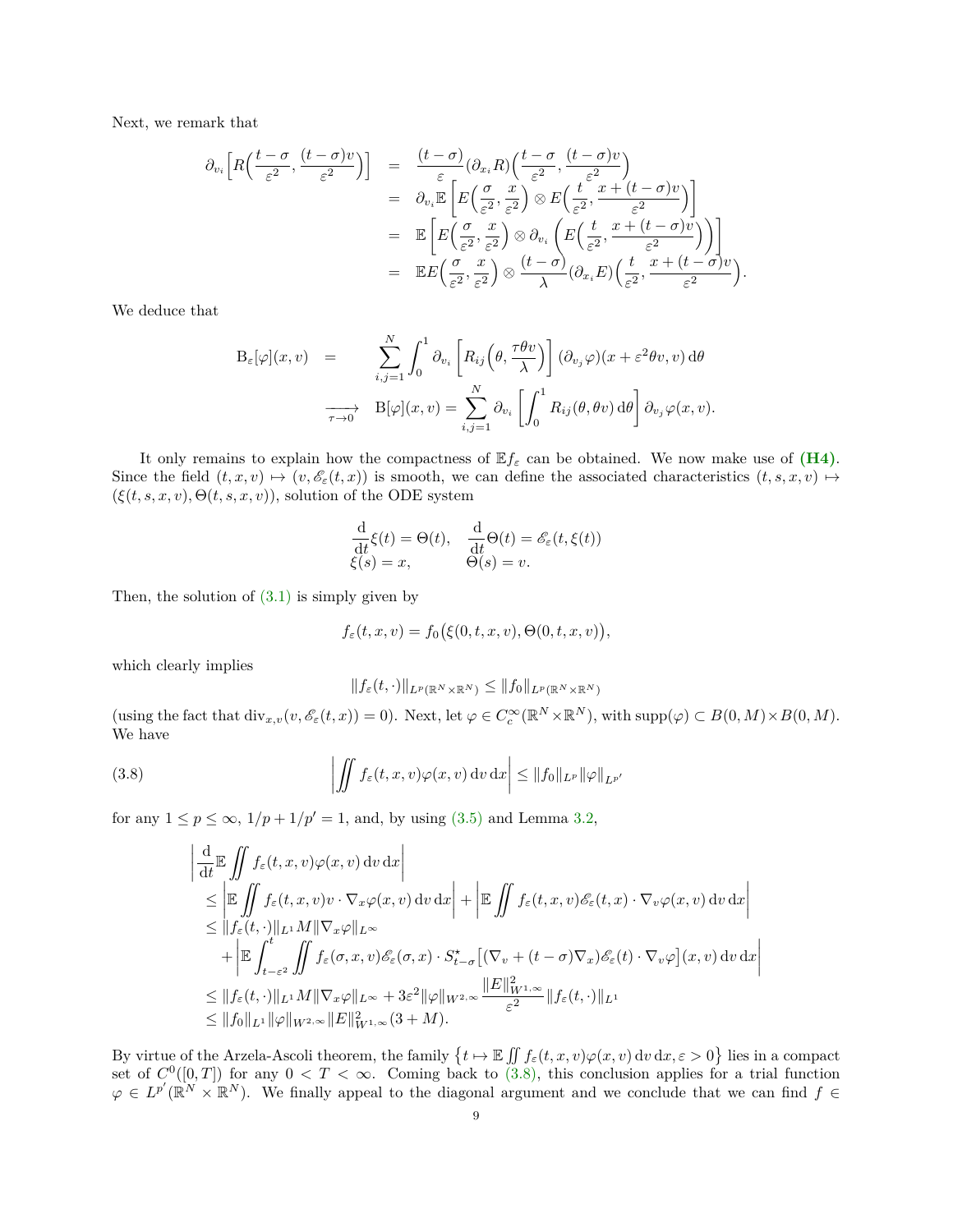$L^{\infty}(0,T; L^p(\mathbb{R}^N \times \mathbb{R}^N))$  and we can extract a subsequence, still labelled by  $\varepsilon$ , such that for any  $\varphi \in L^{p'}(\mathbb{R}^N \times$  $\mathbb{R}^N$ ), we have

$$
\lim_{\varepsilon \to 0} \mathbb{E} \iint f_{\varepsilon}(t, x, v) \varphi(x, v) dv dx = \iint f(t, x, v) \varphi(x, v) dv dx \text{ uniformly on } [0, T].
$$

We conclude that the limit of the leading term  $(3.7)$  reads

$$
\iint (A[\varphi] + B[\varphi])(x, v) f(t, x, v) dv dx = \iint \nabla_v \cdot \left( \int_0^1 R(\theta, \theta v) d\theta \nabla_v \varphi(x, v) \right) f(t, x, v) dv dx.
$$

We recap the analysis in the following statement [\[30,](#page-20-18) Theorem 3.1 and Proposition 3.1 for the properties of the diffusion matrix].

THEOREM 3.3. We suppose  $(H1)-(H4)$  $(H1)-(H4)$  $(H1)-(H4)$ . Then, up to a subsequence,  $\mathbb{E} f_{\varepsilon}$  converges in  $C^0([0,T];L^p(\mathbb{R}^N\times$  $(\mathbb{R}^N)$  – weak) *to*  $f \in L^\infty(0,T; L^p(\mathbb{R}^N \times \mathbb{R}^N))$  *solution of* 

<span id="page-9-0"></span>
$$
\partial_t f + v \cdot \nabla_x f - \nabla_v \cdot (D \nabla_v f) = 0, \qquad f\big|_{t=0} = f_0,
$$

*where*

$$
D(v) = \int_0^1 R(\theta, \theta v) \,d\theta.
$$

*The matrix D is symmetric, and non negative; its coefficients are even and belong to*  $L^{\infty}(\mathbb{R}^{N})$ *. Furthermore,*  $\partial_v^{\alpha} D_{ij} \in L^{\infty}(\mathbb{R}^N)$  *for*  $|\alpha| \leq 3$  *and*  $\lim_{|v| \to \infty} D(v) = 0$ *.* 

The regularity of the diffusion matrix and its behavior for large velocities is a direct consequence of **[\(H3\)](#page-5-1)**. We turn to discuss the statistical stability: the main result of the paper states as follows.

THEOREM 3.4. In Theorem [3.3,](#page-9-0)  $f_{\varepsilon}^{\omega}$  converges in probability in  $C^{0}([0,T]; L^{p}(\mathbb{R}^{N} \times \mathbb{R}^{N})$  – weak) to f.

Let us explain the meaning of the convergence we are using in this statement. Pick  $\varphi \in L^{p'}(\mathbb{R}^N \times \mathbb{R}^N)$ and set

(3.9) 
$$
\mathscr{X}_{\varepsilon}(t) = \iint f_{\varepsilon}(t,x,v)\varphi(x,v)\,\mathrm{d}v\,\mathrm{d}x,
$$

which is a random variable. We shall establish that  $\mathscr{X}_{\varepsilon}(t)$  converges in probability to  $\mathscr{X}(t)$  as  $\varepsilon \to 0$  which means that

<span id="page-9-1"></span>
$$
\sup_{0\leq t\leq T}\mathbb{P}(|\mathscr{X}_{\varepsilon}(t)-\mathscr{X}(t)|\geq \delta)\xrightarrow[\varepsilon\to 0]{}0
$$

holds for any  $\delta > 0$ . The key of the proof consists in studying the correlations between  $f_{\varepsilon}(t, x, v)$  and  $f_{\varepsilon}(t, y, w)$ , remarking that the product of these quantities satisfies a Liouville equation in the phase space obtained by doubling the variables (see also [\[2\]](#page-19-2) for a similar approach). We can thus apply the previous analysis to this extended equation, which will allow us to justify that, at the limit, "the product of the expectations coincides with the expectation of the product".

*Proof.* Let us introduce the extended phase-space variables

$$
X = (x, y) \in \mathbb{R}^N \times \mathbb{R}^N, \qquad V = (v, w) \in \mathbb{R}^N \times \mathbb{R}^N
$$

and set

$$
F_{\varepsilon}(t, X, V) = f_{\varepsilon}(t, x, v) f_{\varepsilon}(t, y, w).
$$

It satisfies

$$
\partial_t F_{\varepsilon} + V \cdot \nabla_x F_{\varepsilon} - \mathfrak{E}_{\varepsilon} \cdot \nabla_v F = 0,
$$

where

$$
\mathfrak{E}_{\varepsilon}(t,X)=\begin{pmatrix} \mathscr{E}_{\varepsilon}(t,x) \\ \mathscr{E}_{\varepsilon}(t,y) \end{pmatrix} \in \mathbb{R}^{2N}.
$$
  
10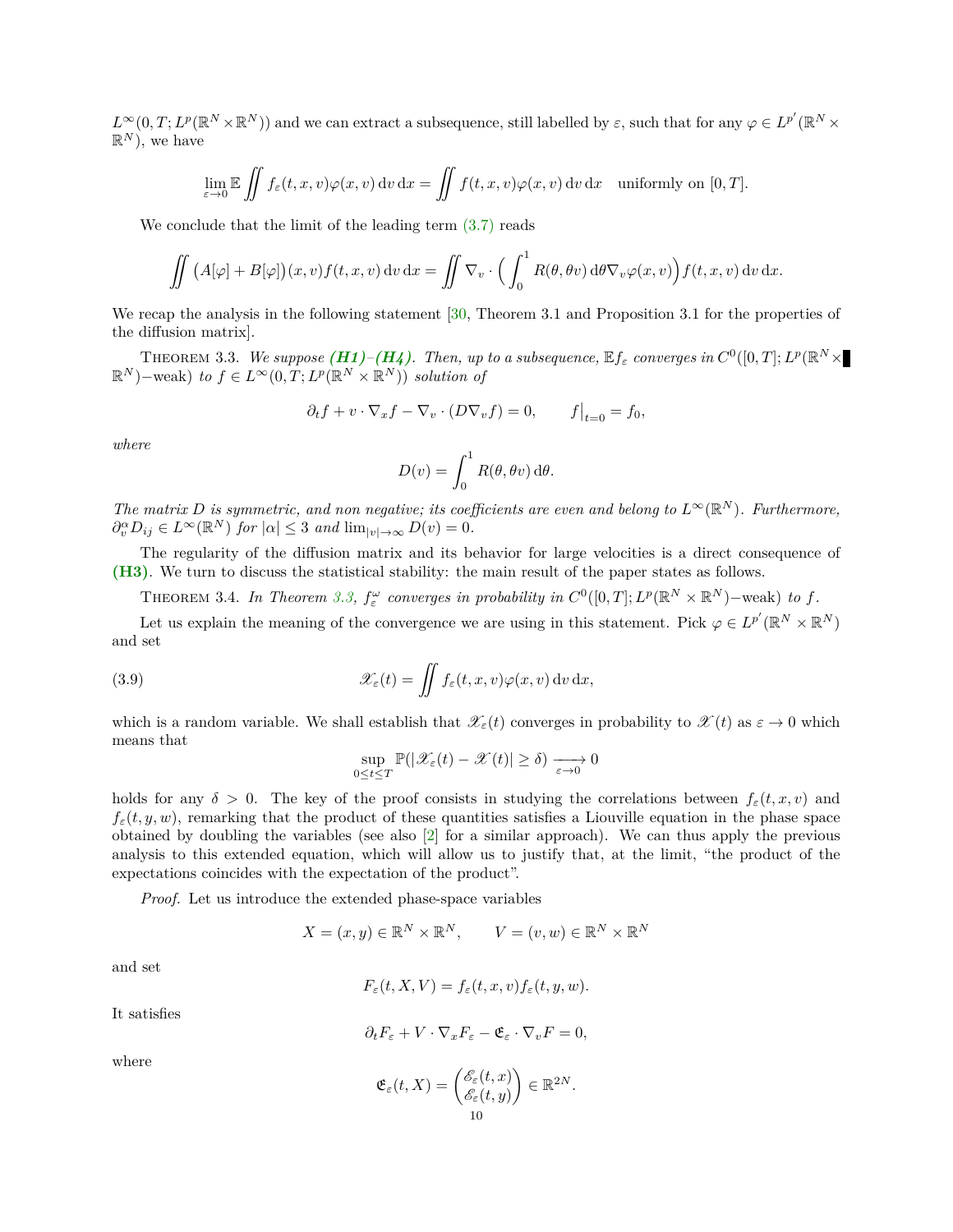The  $(2N \times 2N)$  correlation matrix is thus defined blockwise by

$$
\mathbb{E}\big[\mathfrak{E}_\varepsilon(t,X)\otimes\mathfrak{E}_\varepsilon(s,X')\big]=\eta^2\begin{pmatrix}R\big(\frac{t-s}{\varepsilon^2},\frac{x-x'}{\varepsilon^2}\big)&R\big(\frac{t-s}{\varepsilon^2},\frac{x-y'}{\varepsilon^2}\big)\\\ R\big(\frac{t-s}{\varepsilon^2},\frac{y-x'}{\varepsilon^2}\big)&R\big(\frac{t-s}{\varepsilon^2},\frac{y-y'}{\varepsilon^2}\big)\end{pmatrix}=\mathfrak{R}\Big(\frac{t-s}{\varepsilon^2},\frac{X}{\varepsilon^2},\frac{X'}{\varepsilon^2}\Big).
$$

In particular, the decorrelation property in  $(H3)$  still holds for the field  $\mathfrak{E}_{\varepsilon}$ . However, the stationarity property in space in **[\(H3\)](#page-5-1)** is not satisfied by the extended matrix R: the extra-diagonal terms do not depend on the difference  $(X - X') = (x - x', y - y')$ .

Nevertheless, we can repeat the analysis made above, that includes the identification of the leading term, with the same form as [\(3.7\).](#page-7-0) We can still replace  $F_{\varepsilon}(\sigma, X, V)$  by  $\mathbb{E}F_{\varepsilon}(t, X, V)$ , up to small error terms and we are thus led to study

$$
\begin{split} &\mathfrak{A}_\varepsilon[\varphi](X,V) = \\ &\frac{1}{\varepsilon^2}\mathbb{E}\int_{t-\varepsilon^2}^t \mathfrak{E}\Big(\frac{\sigma}{\varepsilon^2},\frac{X}{\varepsilon^2}\Big)\otimes \mathfrak{E}\Big(\frac{t}{\varepsilon^2},\frac{X+(t-\sigma)V}{\varepsilon^2}\Big): (D_V^2\varphi)(X+(t-\sigma)V,V)\,\mathrm{d}\sigma \\ &=\frac{1}{\varepsilon^2}\int_{t-\varepsilon^2}^t \mathfrak{R}\Big(\frac{t-\sigma}{\varepsilon^2},\frac{X}{\varepsilon^2},\frac{X+(t-\sigma)V}{\varepsilon^2}\Big): (D_V^2\varphi)(X+(t-\sigma)V,V)\,\mathrm{d}\sigma \\ &=\int_0^1 \mathfrak{R}\Big(\theta,\frac{X}{\varepsilon^2},\frac{X+\varepsilon^2\theta V}{\varepsilon^2}\Big): (D_V^2\varphi)(X+\varepsilon^2\theta V,V)\,\mathrm{d}\theta. \end{split}
$$

The matrix reads

$$
\Re\left(\theta,\frac{X}{\varepsilon^2},\frac{X+\varepsilon^2\theta V}{\varepsilon^2}\right)=\begin{pmatrix}R(\theta,\theta v) & R\big(\theta,\frac{x-y}{\varepsilon^2}-\theta w\big)\\ R\big(\theta,\frac{y-x}{\varepsilon^2}-\theta v\big) & R(\theta,\theta w)\end{pmatrix}
$$

*.*

For almost every  $(X, V) = (x, y, v, w) \in \mathbb{R}^{2N} \times \mathbb{R}^{2N}$ , it tends to the diagonal matrix

$$
\begin{pmatrix} R(\theta, \theta v) & 0 \\ 0 & R(\theta, \theta w) \end{pmatrix}
$$

as  $\varepsilon \to 0$ , owing to the fact that  $\lim_{|z| \to \infty} R(t, z) = 0$  from **[\(H3\)](#page-5-1)**. (Note also that the stationarity property with respect to the space variable plays a role to obtain the expression of the diagonal terms.) Thus, we obtain

$$
\lim_{\varepsilon \to 0} \mathfrak{A}_{\varepsilon}[\varphi](X, V) = \mathfrak{D}(V) : D_V^2 \varphi(X, V),
$$

with

$$
\mathfrak{D}(V) = \int_0^1 \begin{pmatrix} R(\theta, \theta v) & 0 \\ 0 & R(\theta, \theta w) \end{pmatrix} d\theta.
$$

Similarly, we check that

B*ε*[*ϕ*](*X, V* )

$$
\mathfrak{B}_{\varepsilon}[\varphi](X,V) = \frac{1}{\varepsilon^2} \mathbb{E} \int_{t-\varepsilon^2}^t \frac{t-\sigma}{\varepsilon^2} (\nabla_X \mathfrak{E}) \Big( \frac{t}{\varepsilon^2}, \frac{X+(t-\sigma)V}{\varepsilon^2} \Big) \mathfrak{E} \Big( \frac{\sigma}{\varepsilon^2}, \frac{x}{\varepsilon^2} \Big) \cdot (\nabla_V \varphi)(X+(t-\sigma)v, V) d\sigma,
$$

tends to

$$
\sum_{i,j=1}^N \partial_{V_i} \big[ \mathfrak{D}_{ij}(V) \big] \partial_{V_j} \varphi(X,V).
$$

We conclude that, possibly at the price of extracting a suitable subsequence,  $\mathbb{E} F_{\varepsilon}(t, X, V)$  converges to  $F(t, X, V)$  which satisfies

$$
\partial_t F + V \cdot \nabla_X F - \nabla_V \cdot (\mathfrak{D} \nabla_V F) = 0, \quad F(0, X, V) = f_0(x, v) f_0(y, w).
$$

Then we observe that  $f(t, x, v)f(t, y, w)$  satisfies the same equation, with the same initial data. By uniqueness (see the discussion below), we thus get  $F(t, X, V) = f(t, x, v)f(t, y, w)$ .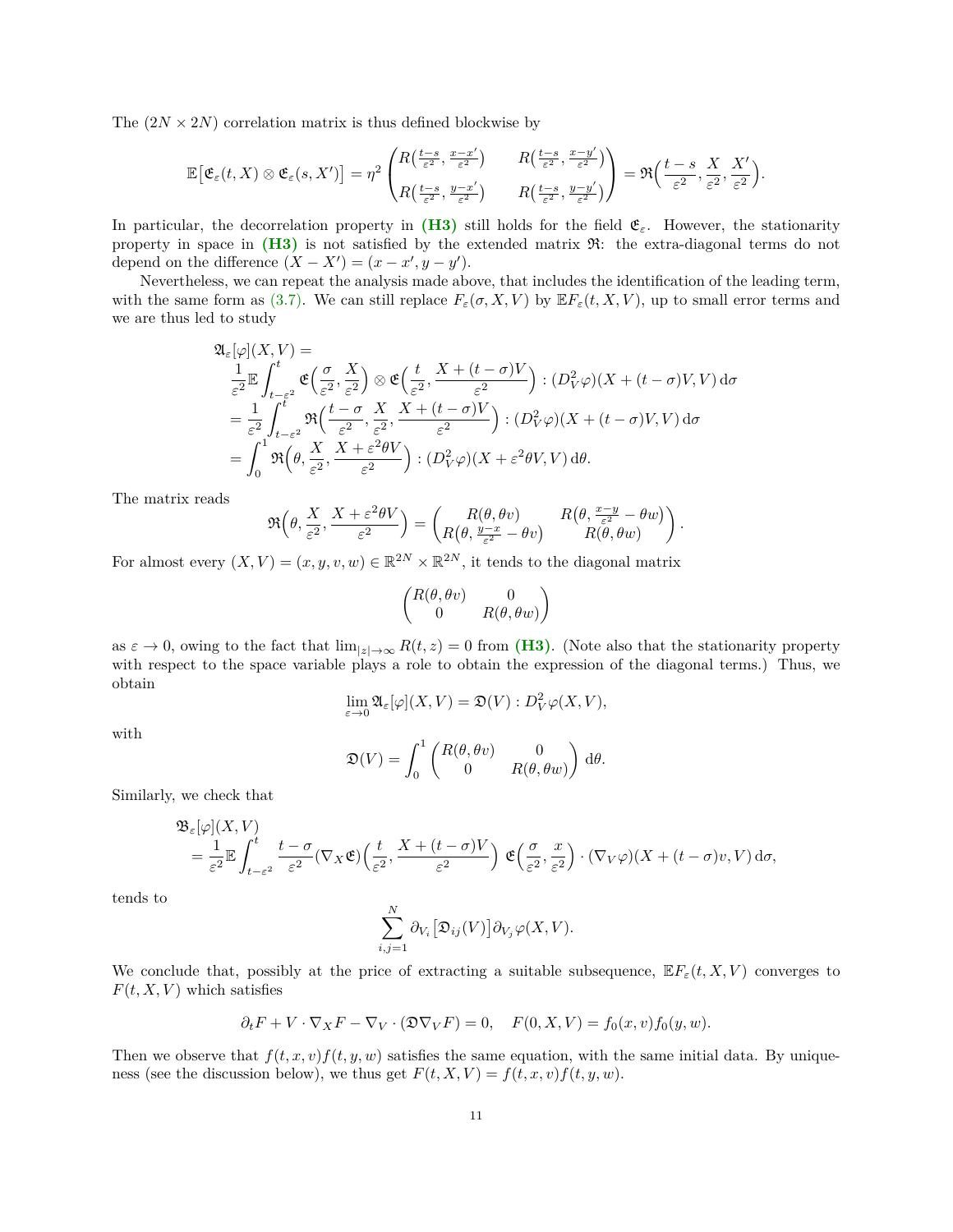We explain how this result implies the convergence in probability. Pick  $\varphi \in L^{p'}(\mathbb{R}^N \times \mathbb{R}^N)$  and consider the random variable defined by  $(3.9)$ . We have shown that, on the one hand,

$$
\mathbb{E}\mathscr{X}_{\varepsilon}(t) \xrightarrow[\varepsilon \to 0]{} \mathscr{X}(t) = \iint f(t,x,v)\varphi(x,v) \,dv \,dx \quad \text{uniformly on } [0,T],
$$

and, on the other hand

$$
\mathbb{E}\left[\mathcal{X}_{\varepsilon}(t)^{2}\right] = \mathbb{E}\left[\iiint F_{\varepsilon}(t, X, V)\varphi(x, v)\varphi(y, w) dx dy dv dw\right]
$$

$$
\xrightarrow[\varepsilon \to 0]{} \mathcal{X}(t)^{2} = \left(\iint f(t, x, v)\varphi(x, v) dv dx\right)^{2}
$$

*.*

*,*

It follows that

$$
\mathbb{E}\big[|\mathscr{X}_{\varepsilon}(t)-\mathbb{E}\mathscr{X}_{\varepsilon}(t)|^{2}\big]=\mathbb{E}\big[\mathscr{X}_{\varepsilon}(t)^{2}-\big(\mathbb{E}\mathscr{X}_{\varepsilon}(t)\big)^{2}\big]\xrightarrow[\varepsilon\to 0]{}0.
$$

We infer that

$$
\mathbb{E}\big[|\mathscr{X}_{\varepsilon}(t)-\mathscr{X}(t)|^2\big]\leq 2\Big(\mathbb{E}\big[|\mathscr{X}_{\varepsilon}(t)-\mathbb{E}\mathscr{X}_{\varepsilon}(t)|^2\big]+\big[|\mathbb{E}\mathscr{X}_{\varepsilon}(t)-\mathscr{X}(t)|^2\big]\Big)\xrightarrow[\varepsilon\to 0]{}0.
$$

In other words  $\mathscr{X}_{\varepsilon}(t)$  converges to  $\mathscr{X}(t)$  as  $\varepsilon \to 0$  in  $L^2(\Omega, d\mu(\omega))$ . By using the Bienaymé-Tchebyschev inequality

$$
\mathbb{P}(|\mathcal{X}_{\varepsilon}(t) - \mathcal{X}(t)| \ge \delta) \le \frac{\mathbb{E}[|\mathcal{X}_{\varepsilon}(t) - \mathcal{X}(t)|^2]}{\delta^2}
$$

we deduce that  $\mathscr{X}_{\varepsilon}(t)$  converges to  $\mathscr{X}(t)$  in probability.

The validity of the analysis thus relies on a uniqueness statement for the limiting equation, which can be cast as a Fokker-Planck equation on  $(0, \infty) \times \mathbb{R}^{2d}$ 

$$
\partial_t f + \nabla_y \cdot (\mathcal{C}f) - \nabla_y \cdot (\mathcal{A} \nabla_y f) = 0
$$

where  $y \in \mathbb{R}^{2d}$  stands for the extended variable  $(x, v)$ , and

$$
\mathcal{C}(y) = \begin{pmatrix} v \\ 0 \end{pmatrix}, \quad \mathcal{A}(y) = \begin{pmatrix} 0 & 0 \\ 0 & |D(v)| \end{pmatrix}.
$$

Note that  $\nabla_y \cdot \mathcal{C} = 0$ . The difficulty is two-fold; it relies

- on the degeneracy of the diffusion coefficient  $\mathcal{A}$ : it is a non-negative matrix, but it does not fulfil an ellipticity criterion, even locally (the best that can be expected is to find, for any  $0 < M < \infty$ , a constant  $\alpha_M$  such that  $D(v)\xi \cdot \xi \geq \alpha_M |\xi|^2$  holds for any  $|v| \leq M$  and  $\xi \in \mathbb{R}^N$ );
- on the fact that the limiting process provides a solution in, say,  $L^{\infty}((0,\infty); L^{1} \cap L^{\infty}(\mathbb{R}^{2d}))$ , satisfying some weak continuity with respect to time, but it tells nothing about  $\mathcal{A}^{1/2} \nabla_y f$ , a quantity which would naturally appear in energy estimates for the Fokker-Planck equation.

The issue of the uniqueness in such a framework has been addressed quite recently: we refer the reader for instance to [\[23\]](#page-20-26) where conditions on  $\mathcal{A}^{1/2} \nabla_y f$  appeared, and to [\[14\]](#page-20-27) where a connection with SDEs is established, with statements that do not require the a priori estimate on  $\nabla_y f$  (an issue for uniqueness even when ellipticity is enforced). For our purposes, we directly use the uniqueness results in [\[36,](#page-20-28) Theorem 3.1] & Theorem A.7], see also [\[31,](#page-20-29) Theorem 1.1]. The analysis relies on renormalization techniques, in the spirit of the pioneering work [\[10\]](#page-20-30) on transport equations. (Here, the coefficients of  $\mathcal C$  are unbounded, but keep a linear growth, while first, second and third order derivatives of *D* are bounded, which permits to adapt the arguments of these references.)  $\Box$ 

*Remark* 3.5. We warn the reader that the obtained convergence is not enough to establish the almost sure convergence, even for a subsequence. Indeed, it would be tempting from the knowledge of  $\mathbb{E}[\mathcal{X}_{\varepsilon}(t) \mathscr{X}(t)|^2$   $\to$  0, to extract a subsequence which converges almost surely, by virtue of the partial reciprocal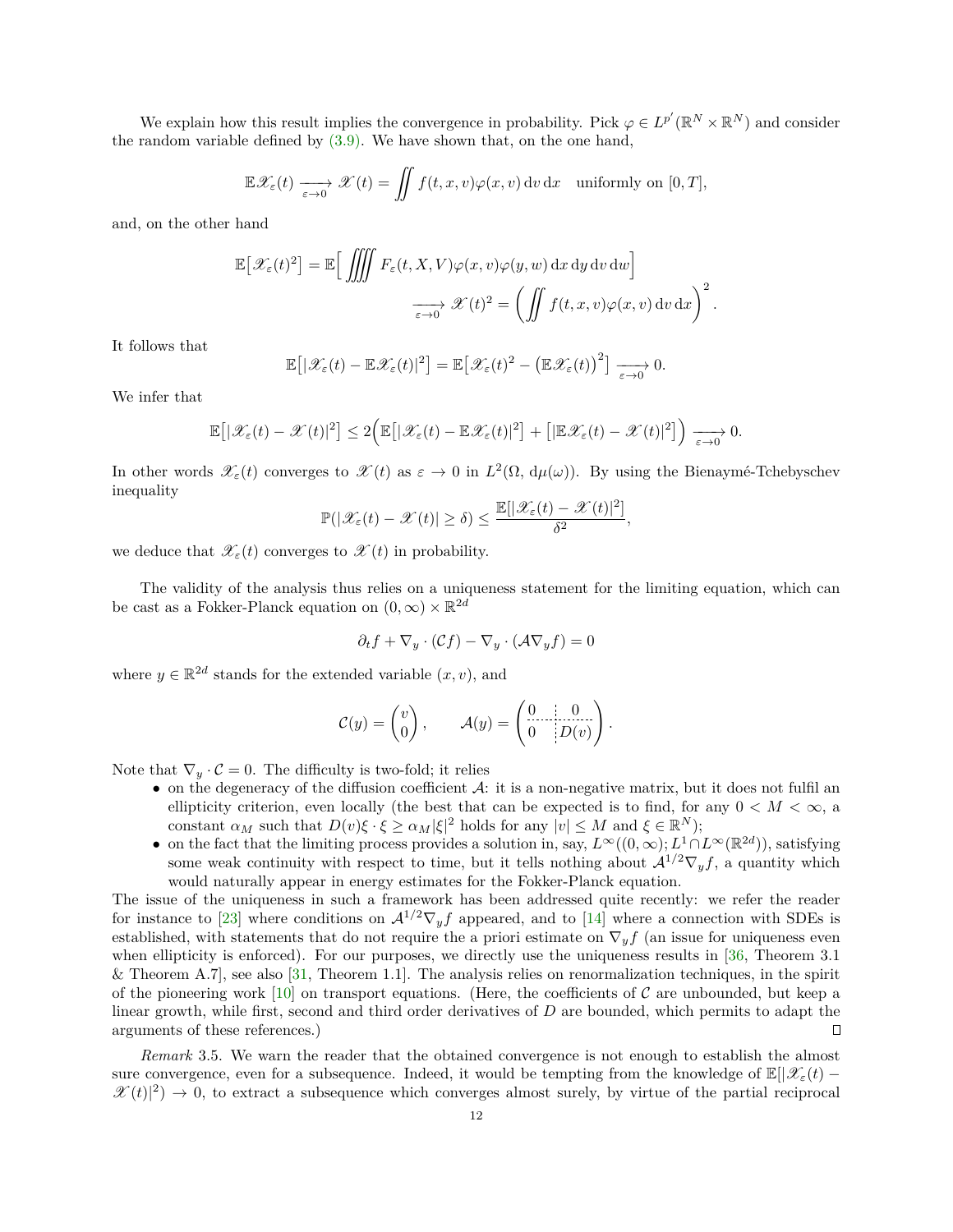to the Lebesgue theorem, see e. g. [\[18,](#page-20-31) Lemma 3.31]. However, the drawback of the reasoning is that the extracted subsequence would depend on the time variable, and it is not clear that we can find an extraction that works for all  $t \in [0, T]$ . We can only say that  $\int_0^T \mathbb{E}[|\mathscr{X}_{\varepsilon}(t) - \mathscr{X}(t)|^2] dt = \mathbb{E}[\int_0^T |\mathscr{X}_{\varepsilon}(t) - \mathscr{X}(t)|^2 dt] \to 0$ as  $\varepsilon \to 0$ . This allows us to extract a subsequence such that  $\int_0^T |\mathcal{X}_{\varepsilon}(t) - \mathcal{X}(t)|^2 dt \to 0$  almost surely. The convergence can be slightly improved by adding further assumptions of the force field in order to get some uniform continuity. Namely, let us assume that  $E \in L^2(\mathbb{R}; L^\infty(\mathbb{R}^N))$ . Then, we get, for instance,

$$
\begin{array}{rcl} \|\mathscr{X}_{\varepsilon}(t+h)-\mathscr{X}_{\varepsilon}(t)\| &\leq & \|f_{\varepsilon}\|_{L^{1}}(\|v\cdot\nabla_{x}\phi\|_{L^{\infty}}+\|\nabla_{v}\phi\|_{L^{\infty}})\left(h+\int_{t}^{t+h}\left\|E\left(\frac{\sigma}{\varepsilon^{2}},\cdot\right)\right\|_{L^{\infty}}\frac{\mathrm{d}\sigma}{\varepsilon}\right) \\ &\leq & \|f_{\varepsilon}\|_{L^{1}}(\|v\cdot\nabla_{x}\phi\|_{L^{\infty}}+\|\nabla_{v}\phi\|_{L^{\infty}})\left(h+\sqrt{h}\left(\int_{\mathbb{R}}\left\|E(s,\cdot)\right\|_{L^{\infty}}^{2}\mathrm{d}s\right)^{1/2}\right) \\ &\leq & C(h+\sqrt{h}). \end{array}
$$

From this, we can use a diagonal argument, and find a subsequence such that  $\mathscr{X}_{\varepsilon}(t)$  converges to  $\mathscr{X}(t)$ almost surely, for any  $t \in [0, T]$ .

The analysis performed on  $(3.1)$  can be reproduced when we do not assume that the length scale vanishes; namely, we replace  $(3.2)$ – $(3.3)$  by

$$
\tau \eta^2 = 1
$$
,  $\tau = \varepsilon^2 \to 0$ ,  $\lambda > 0$  fixed.

In this regime the term involving

$$
\frac{1}{\varepsilon^2} \mathbb{E} \int_{t-\varepsilon^2}^t \iint \frac{t-\sigma}{\lambda} (\nabla_x E) \left( \frac{t}{\varepsilon^2}, \frac{x+(t-\sigma)v}{\lambda} \right) E \left( \frac{\sigma}{\varepsilon^2}, \frac{x}{\lambda} \right) \cdot (\nabla_v \varphi)(x+(t-\sigma)v, v) f_{\varepsilon}(\sigma, x, v) dv dx d\sigma.
$$

is of order  $\varepsilon^2$  and it vanishes when  $\varepsilon \to 0$ . The asymptotic regime is still described by a Fokker-Planck, like in Theorem [3.3,](#page-9-0) but now the diffusion coefficient does not depend on the velocity variable: it becomes

$$
D = \int_0^1 R(\theta, 0) \, d\theta.
$$

We refer the reader to [\[19,](#page-20-22) Theorem 2.8] for the analysis of a very similar situation. However, with this scaling we do not get the statistical stability. Indeed, the correlation matrix becomes

$$
\Re\left(\theta, \frac{X}{\lambda}, \frac{X+\varepsilon^2\theta V}{\lambda}\right) = \begin{pmatrix} R(\theta, \frac{\varepsilon^2}{\lambda}\theta v) & R(\theta, \frac{x-y}{\lambda} - \frac{\varepsilon^2}{\lambda}\theta w) \\ R(\theta, \frac{y-x}{\lambda} - \frac{\varepsilon^2}{\lambda}\theta v) & R(\theta, \frac{\varepsilon^2}{\lambda}\theta w) \end{pmatrix},
$$

and the off-diagonal terms do not disappear when  $\varepsilon \to 0$ . The limit equation for  $F = \lim_{\varepsilon \to 0} \mathbb{E} F_{\varepsilon}$  is a Fokker-Planck equation with the (space-dependent) diffusion coefficient

$$
\mathfrak{D}(X) = \int_0^1 \begin{pmatrix} R(\theta,0) & R(\theta, \frac{x-y}{\lambda}) \\ R(\theta, \frac{y-x}{\lambda}) & R(\theta,0) \end{pmatrix} d\theta.
$$

In particular  $F(t, X, V) \neq f(t, x, v) f(t, y, w)$ , and we cannot prove this way the statistical stability.

## <span id="page-12-0"></span>**4. Further examples.**

**4.1. Very thin spray model.** The discussion adapts readily to the following model for very thin sprays

$$
\partial_t f_{\varepsilon} + v \cdot \nabla_x f_{\varepsilon} + \nabla_v \cdot ((\eta u(t/\varepsilon^2, x/\lambda) - v) f_{\varepsilon}) = 0.
$$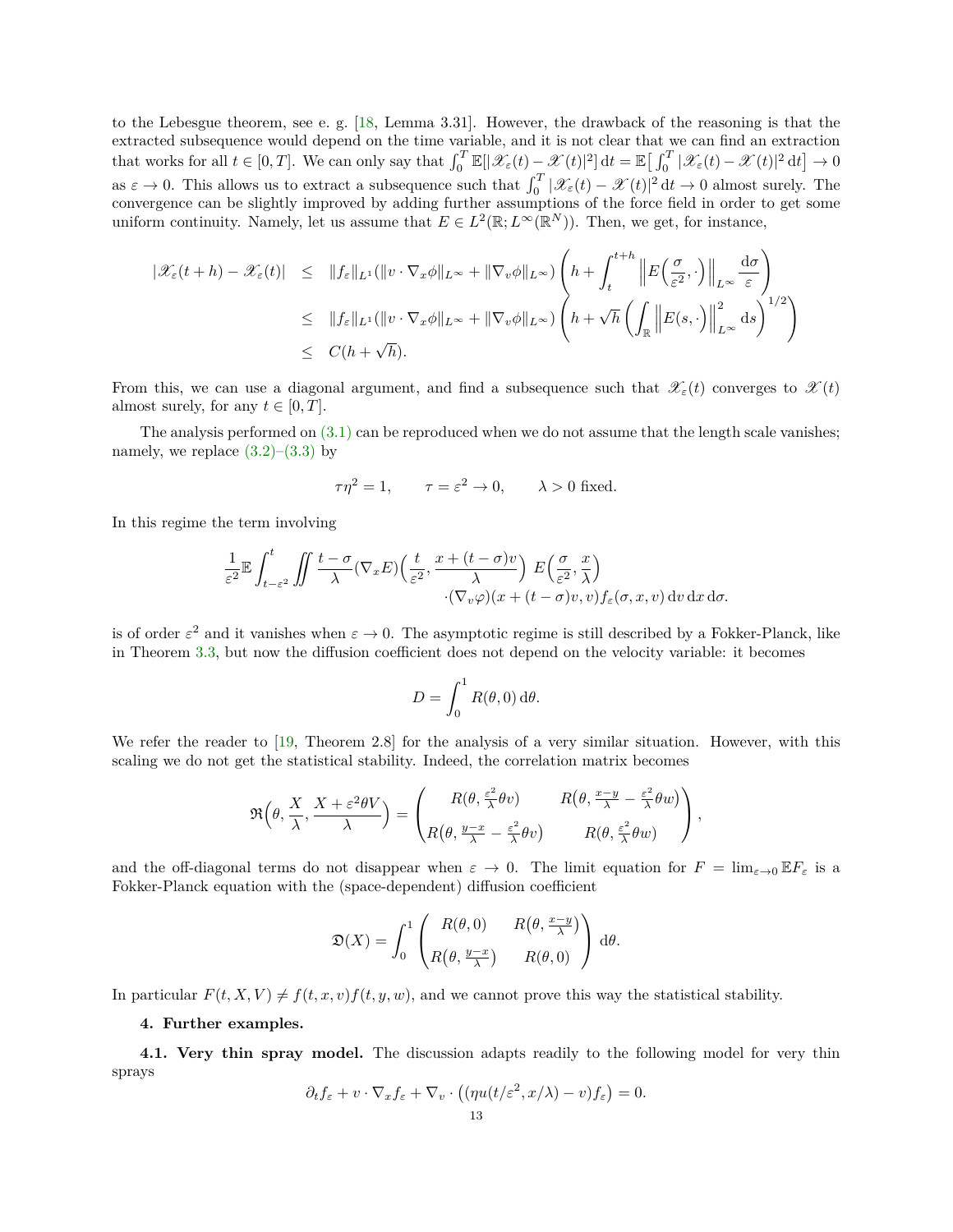Here  $f_{\varepsilon}$  is the distribution function of particles immersed in a "turbulent" fluid: the function  $(t, x) \mapsto$  $\eta u(t/\tau, x/\lambda) \in \mathbb{R}^N$  represents the local velocity of the carrier fluid and the particles' dynamics is governed by the drag force exerted by the fluid on the particles. With

$$
\eta = \frac{1}{\varepsilon} \quad \text{and} \quad \frac{\varepsilon^2}{\lambda} \to \kappa \in [0, \infty)
$$

the limiting equation has the form of a Fokker-Planck equation with friction

$$
\partial_t f + v \cdot \nabla_x f = \nabla_v \cdot \left( v f + D(v) \nabla_v f \right) = 0,
$$

see [\[19,](#page-20-22) Theorem 2.8]. When  $\kappa > 0$  the convergence holds in probability. The proof is exactly the same as above.

**4.2. Quantum transport.** The starting point of the problem we address is the following set of Schrödinger equations: for  $n \in \mathbb{N}$ ,

$$
i\varepsilon \partial_t \psi_{n,\varepsilon} + \frac{\varepsilon^2}{2} \Delta_x \psi_{n,\varepsilon} = \sqrt{\varepsilon} \underbrace{V(t/\varepsilon, x/\varepsilon)}_{V_\varepsilon(t,x)} \psi_{n,\varepsilon}
$$

that describe the dynamics of quantum particles. The equations are completed by the initial data

$$
\psi_{n,\varepsilon}\big|_{t=0}=\psi_{n,\varepsilon}^{\rm init}.
$$

The particles are subjected to a fluctuating environment described through the potential V. Here we adopt the same scaling as in [\[30\]](#page-20-18) where the short time and length scales of variation of the potential have the same order of magnitude than the Planck constant:  $0 < \varepsilon \ll 1$  (compared to the scales of observation). We assume that  $\{\psi_{n,\varepsilon}^{\text{init}}, n \in \mathbb{N}\}\$ is an orthonormal system in  $L^2(\mathbb{R}^N)$ . It follows that, for any  $t \geq 0$ ,  $\{\psi_{n,\varepsilon}(t,\cdot), n \in \mathbb{N}\}\$ is an orthonormal system in  $L^2(\mathbb{R}^N)$ , too. To each index *n*, we associate an occupation probability  $\lambda_{n,\varepsilon} \geq 0$ such that

$$
\sum_{n\in\mathbb{N}}\lambda_{n,\varepsilon}=1,\qquad \sum_{n\in\mathbb{N}}|\lambda_{n,\varepsilon}|^2\leq C_0\varepsilon^N.
$$

In order to investigate the semi-classical regime  $\varepsilon \to 0$ , we introduce the Wigner transform associated to the solutions of the Schrödinger equations, namely

<span id="page-13-0"></span>
$$
f_{\varepsilon}(t,x,v) = \sum_{n \in \mathbb{N}} \lambda_{n,\varepsilon} \int e^{-iy \cdot v} \psi_{n,\varepsilon}(t, x + \varepsilon y/2) \overline{\psi_{n,\varepsilon}(t, x - \varepsilon y/2)} dy.
$$

It satisfies the following Wigner equation

(4.1) 
$$
(\partial_t f_{\varepsilon} + v \cdot \nabla_x f_{\varepsilon})(t, x, v) = L_{\varepsilon}(t)[f_{\varepsilon}(t, \cdot)](x, v)
$$

where, for a function  $f$  that depends on  $x, v$ , we denote

$$
L_{\varepsilon}(t)[f](x,v) = \frac{i}{\sqrt{\varepsilon}} \int e^{i\xi \cdot v} \Big( V_{\varepsilon}(t,x + \varepsilon \xi/2) - V_{\varepsilon}(t,x - \varepsilon \xi/2) \Big) \widehat{f}(x,\xi) d\xi.
$$

In this formula,  $\hat{\cdot}$  stands for the Fourier transform  $v \to \xi$ , that is

$$
\widehat{f}(t,x,\xi) = \int e^{-i\xi \cdot v} f(t,x,v) \, dv,
$$

and  $d\xi$  stands for the Lebesgue measure with the normalization arising in the inverse Fourier transform  $d\xi = \frac{d\xi}{(2\pi)^N}$ . Note that, as usual in semi-classical analysis, we use the abuse of notation where the integral symbol has actually a distributional meaning. We refer the reader to [\[24\]](#page-20-32) for the analysis of the semi-classical limit which leads from the Wigner equation to the Liouville equation, with a force field given by the gradient of the potential. For our purposes, we bear in mind the following properties.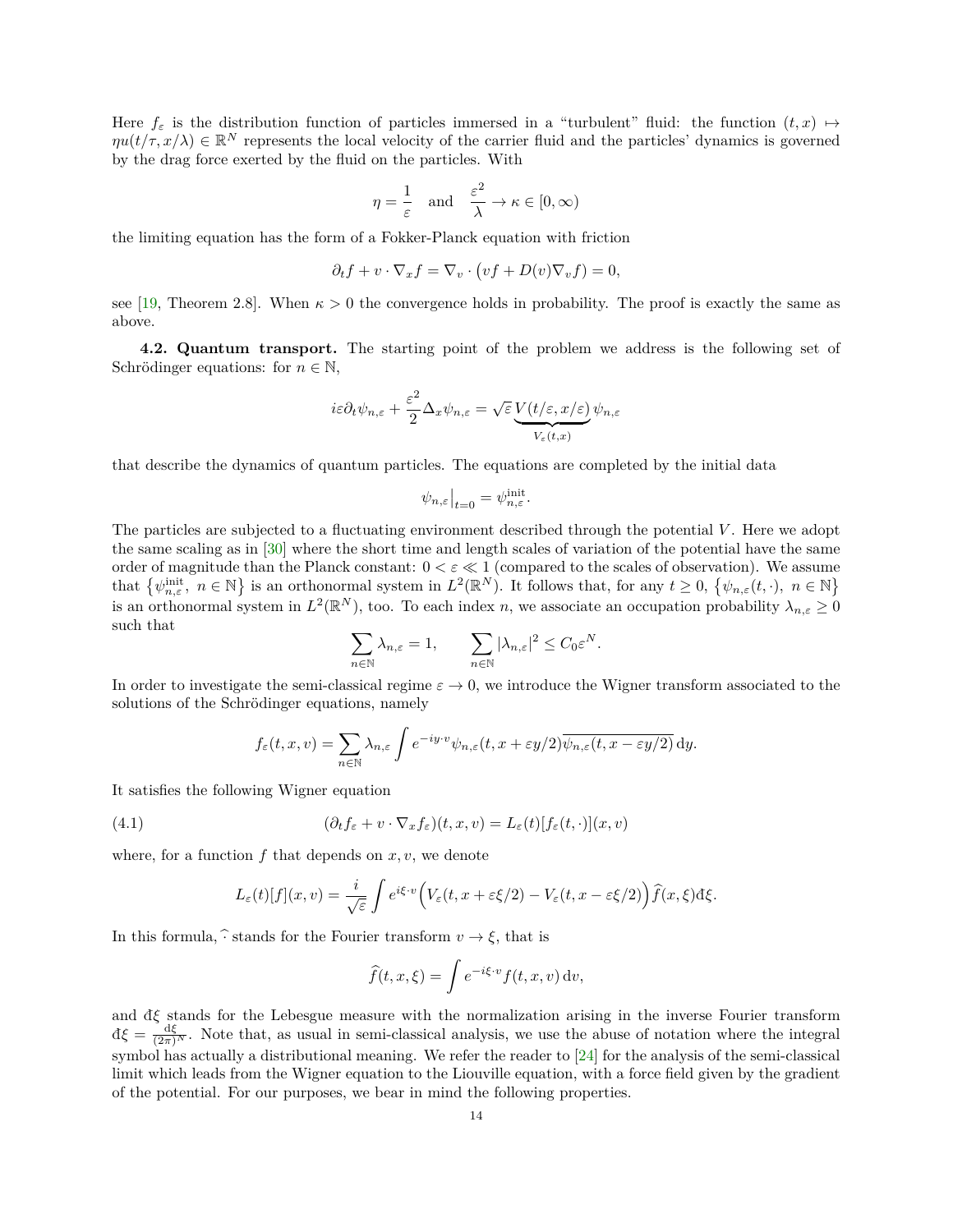LEMMA 4.1. *For any*  $\varepsilon > 0$ , the operator  $L_{\varepsilon}$  is a bounded operator on  $L^2(\mathbb{R}^N \times \mathbb{R}^N)$ , with

$$
|\!|\!| L_\varepsilon |\!|\!| \leq \frac{2}{\sqrt{\varepsilon}} |\!| V |\!|\!|_{L^\infty(\mathbb{R}\times\mathbb{R}^N)}.
$$

LEMMA 4.2. *The functions*  $f_{\varepsilon}$  are real-valued and the sequence  $(f_{\varepsilon})_{\varepsilon>0}$  is bounded in  $L^{\infty}((0,\infty);L^2(\mathbb{R}^N\times$  $(\mathbb{R}^N)$ )*. Moreover, if*  $f_{\varepsilon} \to f$  *weakly* $\to$  *in*  $L^{\infty}([0,\infty); L^2(\mathbb{R}^N \times \mathbb{R}^N)$ *), then*  $f \geq 0$ *.* 

- We keep the same assumptions as in [\[30\]](#page-20-18) on the random potential.
- $(K1)$   $V \in L^{\infty}(\mathbb{R} \times \mathbb{R}^{N}),$
- <span id="page-14-2"></span> $(h2)$   $EV = 0$ ,

<span id="page-14-3"></span>(4.2)

- <span id="page-14-1"></span> $\mathbf{R} \in L^{\infty}(\mathbb{R}; L^{1}(\mathbb{R}^{N}))$  is such that  $\text{supp}(R) \subset [-r, r] \times \mathbb{R}^{N}$ .
- <span id="page-14-4"></span>**(h4)** The Fourier transform

$$
Q(\tau, v) = \int e^{-ix \cdot v} R(\tau, x) \, dx
$$

lies in  $L^{\infty}(\mathbb{R}; L^{1}(\mathbb{R}^{N}, (1+|v|) dv)).$ 

Let us collect a few formulae and results form  $[30]$  that will be useful for our analysis. It is convenient to observe that

$$
L_{\varepsilon}(t)[f](x,v)
$$
  
\n
$$
= \frac{i}{\sqrt{\varepsilon}} \int f(x,w) \left( \int e^{i\xi \cdot (v-w)} \Big( V_{\varepsilon}(t, x + \varepsilon \xi/2) - V_{\varepsilon}(t, x - \varepsilon \xi/2) \Big) d\xi \right) dw
$$
  
\n
$$
= \frac{i2^{N}}{\sqrt{\varepsilon}} \int f(x,w) \left( e^{2i(z-x/\varepsilon)\cdot (v-w)} - e^{-2i(z-x/\varepsilon)\cdot (v-w)} \right) V(t/\varepsilon, z) dz dw,
$$
  
\nby using the change of variables  $\frac{1}{\varepsilon}(x \pm \varepsilon \xi/2) \to z$   
\n
$$
= \frac{i2^{N}}{\sqrt{\varepsilon}} \int f(x,w) \left\{ e^{-2ix \cdot (v-w)/\varepsilon} \widehat{V}(t/\varepsilon, 2(w-v)) - e^{2ix \cdot (v-w)/\varepsilon} \widehat{V}(t/\varepsilon, 2(v-w)) \right\} dw
$$
  
\n
$$
= \frac{i}{\sqrt{\varepsilon}} \int (f(x, v+w'/2) - \int f(x, v-w'/2)) e^{iw' \cdot x/\varepsilon} \widehat{V}(t/\varepsilon, w') dw',
$$
  
\nby using the change of variables  $\pm 2(v-w) \to w'.$ 

The analysis still relies on an intensive use of the Duhamel formula, based on the free-transport semigroup

<span id="page-14-0"></span>(4.3) 
$$
f_{\varepsilon}(t,x,v) = f_{\varepsilon}(t-s,x-sv,v) + \int_{t-s}^{t} L_{\varepsilon}(\sigma)[f(\sigma,\cdot)](x-(t-\sigma)v,v) d\sigma.
$$

As a matter of fact, [\(4.3\)](#page-14-0) with  $s = t$  already shows that  $f_{\varepsilon}(t, \cdot)$  only depends on the realizations of  $V_{\varepsilon}(\sigma, \cdot)$ for  $0 \leq \sigma \leq t$ , Owing to the decorrelation assumption [\(h3\)](#page-14-1), and the initial data being deterministic, we deduce that  $f_{\varepsilon}(t-s,\cdot)$  and  $V_{\varepsilon}(t,\cdot)$  are independent random variables when  $s \geq \varepsilon$ , see [\[30,](#page-20-18) Lemma 4.6 & 4,7].

Therefore, the strategy consists in applying the Duhamel formula [\(4.3\)](#page-14-0) with  $s = \varepsilon$  in order to compute  $\mathbb{E}\left(L_{\varepsilon}(t)[f_{\varepsilon}(t,\cdot)](x,v)\right)$ . It turns out that the singular term  $\mathbb{E}\left(L_{\varepsilon}(t)[f_{\varepsilon}(t-\varepsilon,\cdot)](x,v)\right)$  vanishes, owing to the decorrelation property and the fact that  $V_{\varepsilon}$  is centered, see [\(h2\)](#page-14-2). Therefore, we are led to compute

$$
\mathbb{E}\int_{t-\varepsilon}^{t}L_{\varepsilon}(t)S_{t-\sigma}L_{\varepsilon}(\sigma)[f(\sigma,\cdot)](x,v)\,\mathrm{d}\sigma
$$

where  $S_t$  denotes the semi-group of the transport equation

$$
S_t[f](x,v) = f(x - tv, v).
$$

Since in the integration domain  $0 \le t - \sigma \le \varepsilon$ , we can replace, up to small error terms  $f_{\varepsilon}(\sigma, \cdot)$  by  $f_{\varepsilon}(t, \cdot)$  and even by  $\mathbb{E} f_{\varepsilon}(t, \cdot)$ , see [\[30,](#page-20-18) Lemma 4.8]. We are left with the task of finding the limit as  $\varepsilon \to 0$  of (see [30,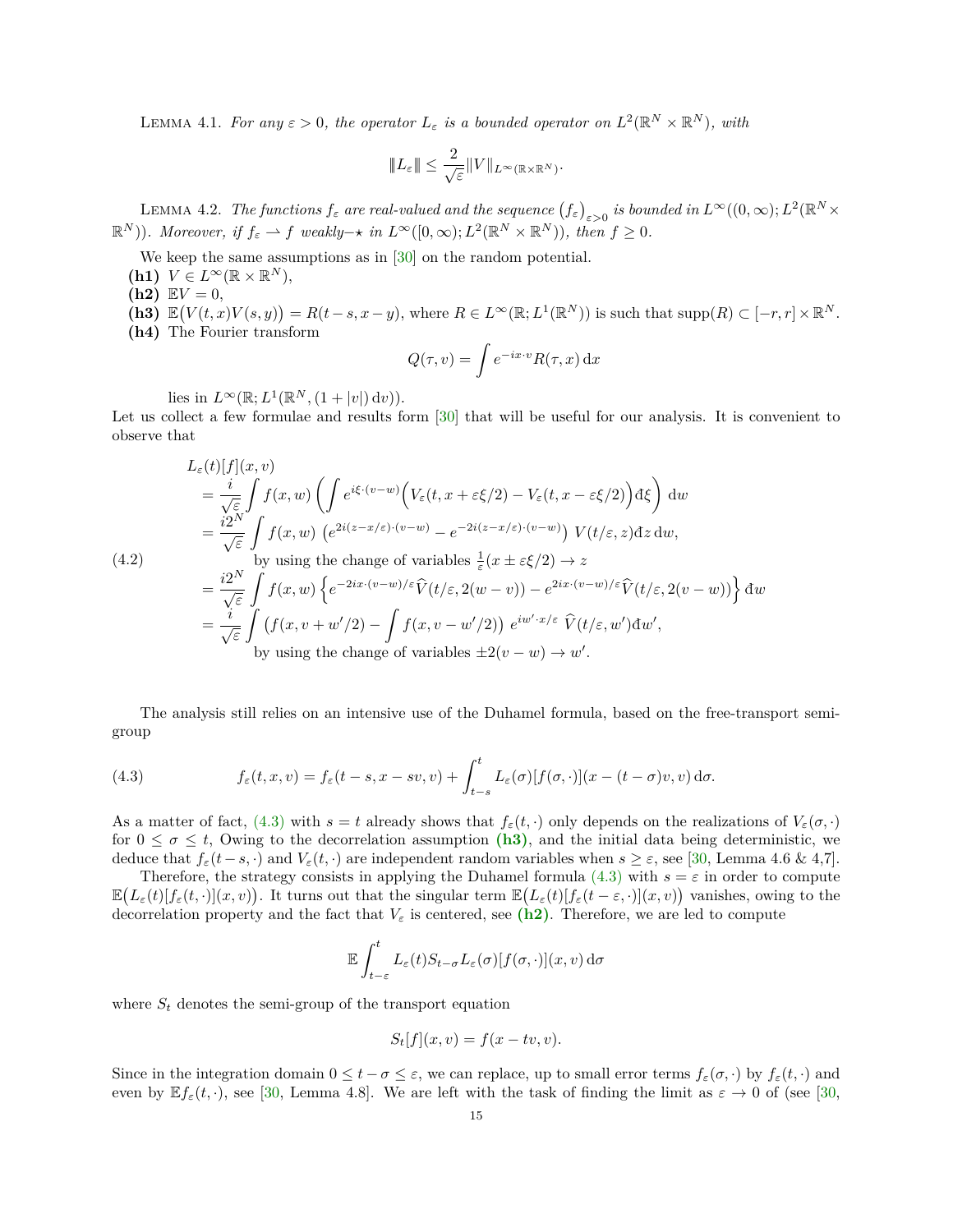formula (58)])

<span id="page-15-0"></span>
$$
\mathbb{E}L_{\varepsilon}(t)S_{t-\sigma}L_{\varepsilon}(\sigma)[f](x,v) \n= -\frac{1}{\varepsilon}\mathbb{E}\int_{t-\varepsilon}^{t}\int_{0}^{t}e^{iw\cdot x/\varepsilon} \widehat{V}(t/\varepsilon,w) \widehat{V}(\sigma/\varepsilon,w') \n\times \left(e^{iw'\cdot(x-(t-\sigma)(v+w/2))/\varepsilon}\Big[f(x-(t-\sigma)(v+w/2),v+w/2+w'/2) - f(x-(t-\sigma)(v+w/2),v+w/2-w'/2)\Big] \n- e^{iw'\cdot(x-(t-\sigma)(v-w/2))/\varepsilon}\Big[f(x-(t-\sigma)(v-w/2),v-w/2+w'/2) - f(x-(t-\sigma)(v-w/2),v-w/2-w'/2)\Big]\right) dw'dw d\sigma \n= -\frac{1}{\varepsilon}\int_{t-\varepsilon}^{t}\iint_{-\varepsilon}\mathbb{E}[\widehat{V}(t/\varepsilon,w) \widehat{V}(\sigma/\varepsilon,w')] e^{i(w+w')\cdot x/\varepsilon} \n\times \left(e^{-i(t-\sigma)w'\cdot(v+w/2)/\varepsilon}\Big[f(x-(t-\sigma)(v+w/2),v+w/2+w'/2) -f(x-(t-\sigma)(v+w/2),v+w/2-w'/2)\Big] \n- e^{-i(t-\sigma)w'\cdot(v-w/2)/\varepsilon}\Big[f(x-(t-\sigma)(v-w/2),v+w/2-w'/2) -f(x-(t-\sigma)(v-w/2),v-w/2+w'/2)\Big] dw'dw d\sigma.
$$

Note that the factor  $1/\varepsilon$  is compensated by the fact that the time integral is taken over an interval of size *ε*, so that  $\mathbb{E}L_{\varepsilon}(t)S_{t-\sigma}L_{\varepsilon}(\sigma)[f](x,v)$  remains of order  $\mathcal{O}(1)$ . By virtue of the decorrelation assumption [\(h3\)](#page-14-1), we obtain (see  $[30, \text{ formula } (61)]$  $[30, \text{ formula } (61)]$ 

<span id="page-15-1"></span>(4.5)  
\n
$$
\mathbb{E}(\widehat{V}(t,w)\widehat{V}(s,w')) = \mathbb{E} \iint e^{-ix \cdot w} e^{-iy \cdot w'} V(t,x) V(s,y) dy dx
$$
\n
$$
= \iint e^{-ix \cdot w} e^{-iy \cdot w'} R(t-s,x-y) dy dx
$$
\n
$$
= \int e^{-ix \cdot (w+w')} \underbrace{\left(\int e^{iz \cdot w'} R(t-s,z) dz\right)}_{\mathcal{Q}(t-s,w')} dx
$$
\n
$$
= Q(t-s,w') \delta_0(w+w').
$$

Note that

implies

$$
Q(-\tau, -w) = Q(\tau, w).
$$

*R*( $-\tau$ ,  $-z$ ) = *R*( $\tau$ , *z*)

In order to continue the computation, we go back to [\(4.4\)](#page-15-0) with this information. As a matter of fact, we observe that the factor  $e^{i(w+w')\cdot x/\varepsilon}$  in the integrand of [\(4.4\)](#page-15-0) is always equal to  $e^{0} = 1$ . We now make gain and loss terms appear (see [\[30,](#page-20-18) Lemma 4.9]). We are led to

$$
\mathbb{E} L_{\varepsilon}(t) S_{t-\sigma} L_{\varepsilon}(\sigma)[f](x,v) = \mathbf{q}_{\varepsilon}^+ - \mathbf{q}_{\varepsilon}^-
$$

with

$$
q_{\varepsilon}^{+}(t,x,v) = \frac{1}{\varepsilon} \int_{t-\varepsilon}^{t} \int Q\Big(\frac{t-\sigma}{\varepsilon},w\Big) \Big[f(x-(t-\sigma)(v-w/2),v-w)e^{i(t-\sigma)(v-w/2)\cdot w/\varepsilon} + f(x-(t-\sigma)(v+w/2),v+w)e^{i(t-\sigma)(v+w/2)\cdot w/\varepsilon}\Big] dw' \frac{d\sigma}{(2\pi)^N},
$$

and

$$
q_{\varepsilon}^-(t,x,v) = \frac{1}{\varepsilon} \int_{t-\varepsilon}^t \int Q\Big(\frac{t-\sigma}{\varepsilon},w\Big) \Big[f(x-(t-\sigma)(v+w/2),v)e^{i(t-\sigma)(v+w/2)\cdot w/\varepsilon} + f(x-(t-\sigma)(v-w/2),v)e^{i(t-\sigma)(v-w/2)\cdot w/\varepsilon}\Big] dw \frac{d\sigma}{(2\pi)^N}.
$$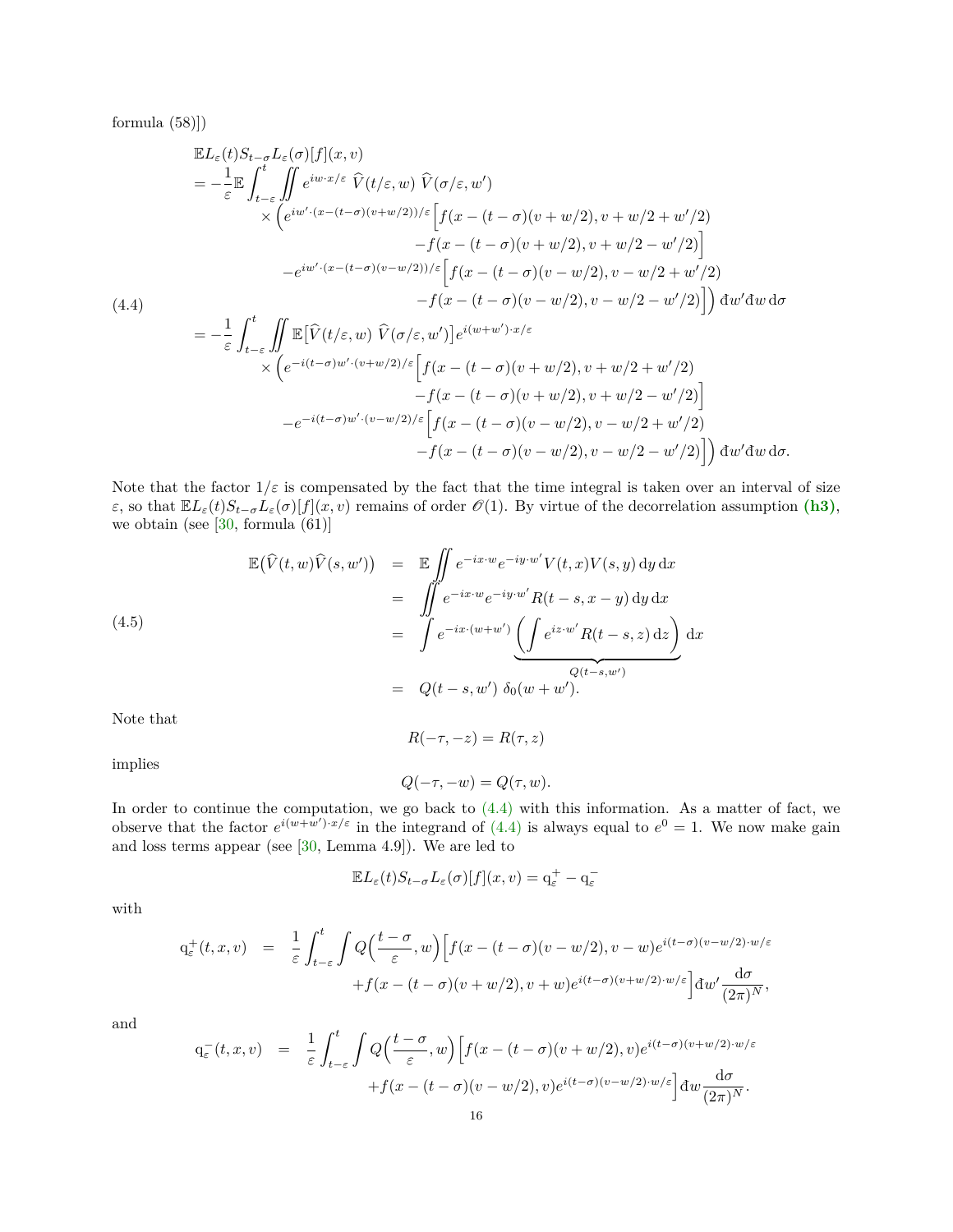With the change of variables

$$
\frac{t-\sigma}{\varepsilon}=\tau, \qquad w=\pm (v-v'),
$$

and letting  $\varepsilon$  go to 0, we are led to

$$
q^{+}[f](x,v) = \int f(x,v')q(v,v')dv'
$$

with

$$
q(v, v') = \frac{1}{(2\pi)^N} \int_0^1 Q(\tau, v - v') e^{i\tau(|v|^2 - |v'|^2)/2} d\tau + \frac{1}{(2\pi)^N} \int_0^1 Q(\tau, v' - v) e^{i\tau(|v'|^2 - |v|^2)/2} d\tau = \frac{1}{(2\pi)^N} \int_{-1}^1 Q(\tau, v - v') e^{i\tau(|v|^2 - |v'|^2)/2} d\tau
$$

since *Q* is an even function of its arguments. Similarly, we obtain

$$
q^{-}[f](x,v) = f(x,v) \int q(v',v) dv.
$$

We refer the reader to [\[30,](#page-20-18) Proposition 4.5] for more precise estimates. In particular, we bear in mind the following property which makes the definition of  $q^{\pm}$  consistent with the usual form of the gain and loss terms of the linear Boltzmann operator.

Lemma 4.3. *[\[30,](#page-20-18) Lemma 4.5] The cross section*

$$
q(v, v') = \frac{1}{(2\pi)^N} \int_{-1}^1 Q(\tau, v - v') e^{i\tau(|v|^2 - |v'|^2)/2} d\tau
$$

*is real-valued and in fact non-negative; it is also invariant by changing the role of*  $v$  *and*  $v'$ *.* 

We conclude this presentation with the following statement.

THEOREM 4.4. *[\[30,](#page-20-18) Theorem 4.2] The expectation*  $\mathbb{E} f_{\varepsilon}$  *converges to*  $f$  *in*  $C^0([0,T]; L^2(\mathbb{R}^N \times \mathbb{R}^N)$  – weak); *the limit f is non negative, it lies in*  $L^{\infty}(0,T;L^2(\mathbb{R}^N\times\mathbb{R}^N))$  *and it satisfies* 

(4.6)  $(\partial_t + v \cdot \nabla_x) f = C[f]$ 

*where C is the operator*

<span id="page-16-0"></span>
$$
C[f] = q^+[f] - q^-[f].
$$

Due to the time-decorrelation of the potential and the scaling of its strength, the process is very close to a Markovian dynamics with instantaneous generator, which here corresponds to a jump process in velocity. We refer the reader to [\[28\]](#page-20-33) and to the review [\[2\]](#page-19-2) for a thorough discussion of scaling issues and relevant asymptotic regimes, motivated by the modeling of wave propagation in random media; by the way, [\[2,](#page-19-2) [28\]](#page-20-33) already brought out that decorrelations might occur when considering quantities evaluated at different location of the phase space. It is also worth mentioning  $[4]$  where the analysis is performed with a scaling that keeps the semiclassical parameter fixed: the asymptotic regime thus incorporates a jump process in the Wigner equation. We turn to prove that, with the same assumptions as in [\[30\]](#page-20-18), the convergence holds in probability.

THEOREM 4.5. In Theorem  $4.4$ ,  $f_{\varepsilon}^{\omega}$  converges in probability in  $C^0([0,T]; L^2(\mathbb{R}^N \times \mathbb{R}^N)$ -weak) to f.

*Proof.* We are going to apply the same analysis to the density obtained by doubling the variables. Namely, denoting

$$
X = (x_1, x_2) \in \mathbb{R}^N \times \mathbb{R}^N, \quad V = (v_1, v_2) \in \mathbb{R}^N \times \mathbb{R}^N
$$

we set

$$
F_{\varepsilon}(t, X, V) = f_{\varepsilon}(t, x_1, v_1) f_{\varepsilon}(t, x_2, v_2).
$$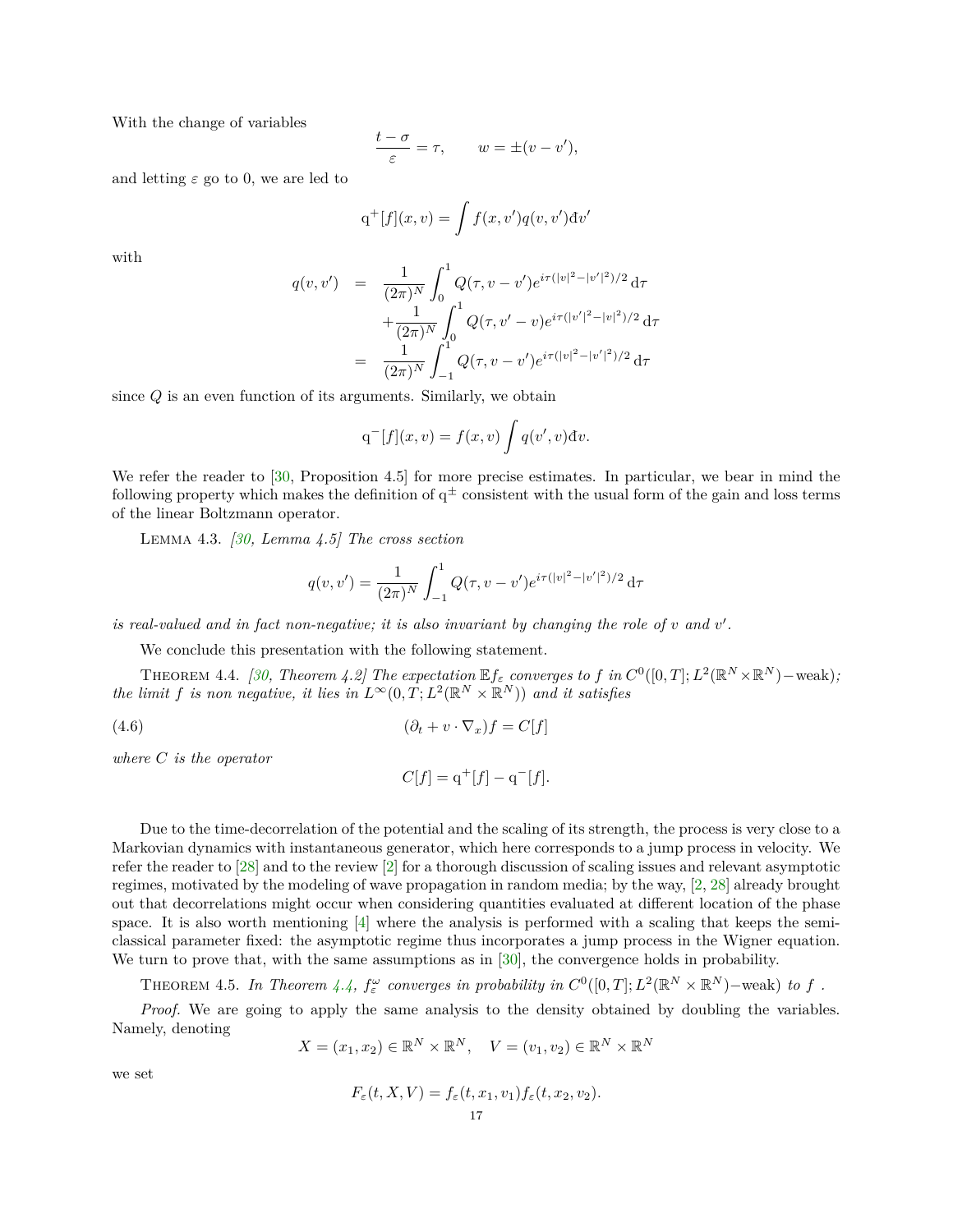It satisfies

(4.7) 
$$
(\partial_t + V \cdot \nabla_X) F_{\varepsilon}(t, X, V) = \mathfrak{L}_{\varepsilon}(t) [F_{\varepsilon}(t, \cdot)](X, V)
$$

where the extended Wigner operator is defined with the same formulae as above, in the extended variables and with the potential

<span id="page-17-1"></span>
$$
\mathfrak{V}_{\varepsilon}(t,X)=V_{\varepsilon}(t,x_1)+V_{\varepsilon}(t,x_2)=\mathfrak{V}(t/\varepsilon,X/\varepsilon).
$$

Namely, we have, see [\(4.2\)](#page-14-3)

$$
\mathfrak{L}_{\varepsilon}(t)[F](X,V) = \frac{i}{\sqrt{\varepsilon}} \int e^{iW \cdot X/\varepsilon} \big( F(X,V+W/2) - F(X,V-W/2) \big) \qquad \frac{\widehat{\mathfrak{V}}(t/\varepsilon,W)}{\delta(w_1)\widehat{V}(t/\varepsilon,w_2) + \delta(w_2)\widehat{V}(t/\varepsilon,w_1)} \, dW.
$$

Indeed, we start by observing

$$
\mathfrak{L}_{\varepsilon}(t)[F](X,V) = f(x_1,v_1)L_{\varepsilon}(t)[f](x_2,v_2) + f(x_2,v_2)L_{\varepsilon}(t)[f](x_1,v_1).
$$

It yields the asserted expression by writing  $f(x, v)$  as  $\mathscr{F}^{-1}_{\xi \to v} \mathscr{F}_{y \to \xi} f(x, v)$ . In order to identify the analog of  $(4.4)$ , by using  $(4.5)$ , we compute

$$
\mathbb{E}[\widehat{\mathfrak{V}}(t,W)\widehat{\mathfrak{V}}(s,W')]\n= \underbrace{\delta(w_1)\delta(w'_1)\delta(w_2+w'_2)Q(t-s,w_2)+\delta(w_2)\delta(w'_2)\delta(w_1+w'_1)Q(t-s,w_1)}_{\text{G}(t-s,W,W')}\n+ \underbrace{\delta(w_1)\delta(w'_2)\delta(w'_1+w_2)Q(t-s,w_2)+\delta(w_2)\delta(w'_1)\delta(w_1+w'_2)Q(t-s,w_1)}_{\text{B}(t-s,W,W')}
$$

The first line, denoted  $G(t - s, W, W')$ , corresponds to the good terms that leads to the expected cross section. It can be cast as

<span id="page-17-0"></span>
$$
G(t-s,W,W') = \mathfrak{Q}(t-s,W)\delta(W+W')
$$

with

(4.8) 
$$
\mathfrak{Q}(\tau, W) = \delta(w_1)Q(\tau, w_2) + \delta(w_2)Q(\tau, w_1).
$$

The second line, denoted  $B(t-s, W, W')$ , contains the correlations that are expected to go away in the limit *ε* → 0.

Indeed, if  $f(t, x, v)$  denotes the limit of  $\mathbb{E} f_{\varepsilon}(t, x, v)$ , which thus satisfies the kinetic equation [\(4.6\),](#page-16-0) then let us set  $\widetilde{F}(t, X, V) = f(t, x_1, v_1) f(t, x_2, v_2)$ . It satisfies

$$
(\partial_t + V \cdot \nabla_X) F(t, X, V) = \underbrace{f(t, x_2, v_2) C[f](t, x_1, v_1) + f(t, x_1, v_1) C[f](t, x_2, v_2)}_{\mathfrak{C}[\widetilde{F}](t, X, V)}
$$

where the extended collision operator  $\mathfrak C$  is associated to the cross section

$$
\begin{array}{rcl}\n\mathfrak{q}(V,V') & = & \delta(v_1 - v_1')q(v_2, v_2') + \delta(v_2 - v_2')q(v_1, v_1') \\
& = & \delta(v_1 - v_1') \int_{-1}^{1} Q(\tau, v_2 - v_2') e^{i\tau(|v_2|^2 - |v_2'|^2)/2} \frac{\mathrm{d}\tau}{(2\pi)^N} \\
& + \delta(v_2 - v_2') \int_{-1}^{1} Q(\tau, v_1 - v_1') e^{i\tau(|v_1|^2 - |v_1'|^2)/2} \frac{\mathrm{d}\tau}{(2\pi)^N} \\
& = & \int_{-1}^{1} \mathfrak{Q}(\tau, V - V') e^{i\tau(|V|^2 - |V'|^2)/2} \frac{\mathrm{d}\tau}{(2\pi)^N}\n\end{array}
$$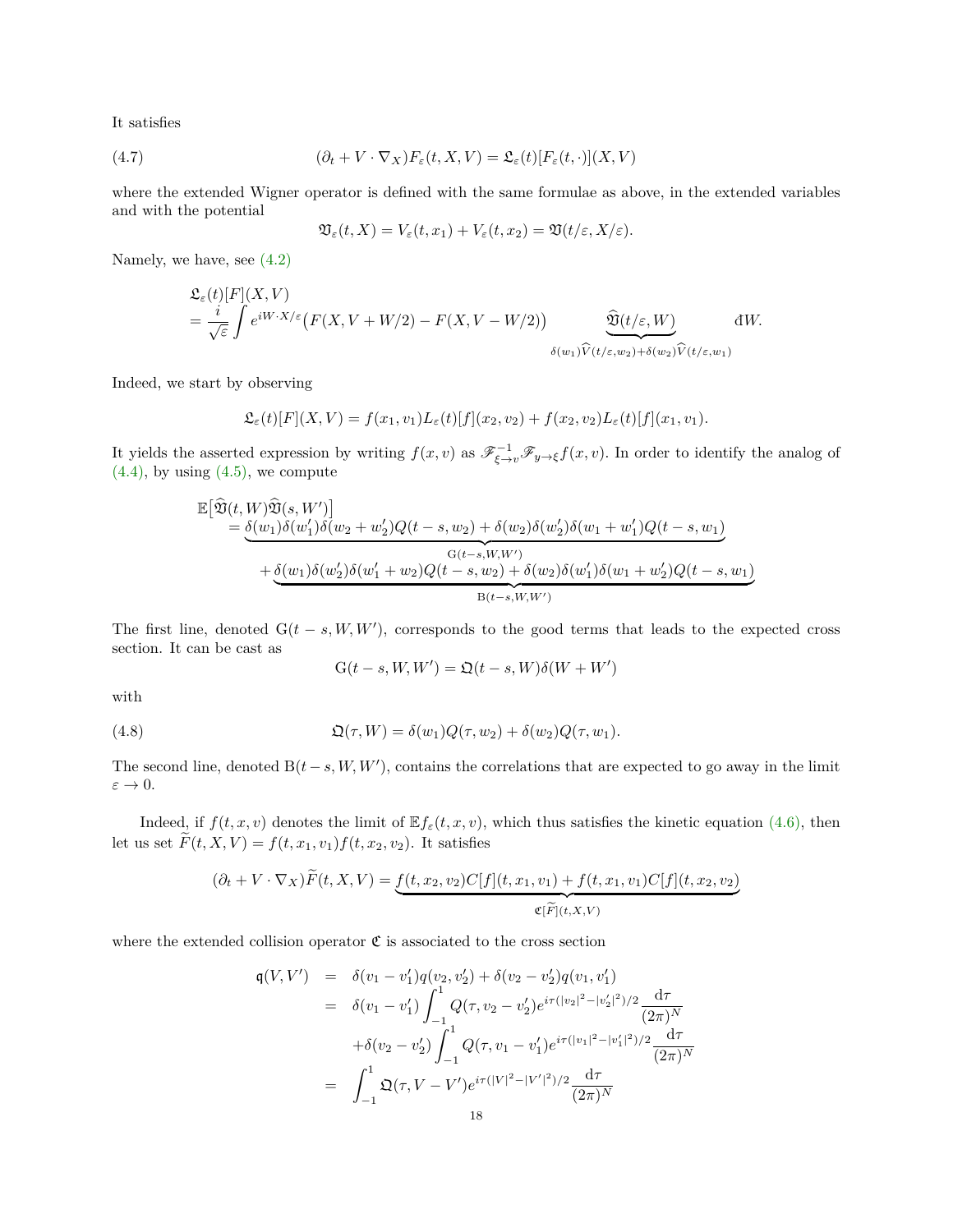with  $\mathfrak{Q}(\tau, V)$  given by [\(4.8\).](#page-17-0) Going back to [\(4.4\)](#page-15-0) the kernel  $G(\tau, W, W')$  is multiplied by

$$
e^{iX\cdot(W+W')/\varepsilon}e^{-i\tau W'\cdot(V\pm W/2)}.
$$

In particular in this product the fast oscillation term  $e^{iX \cdot (W+W')/\varepsilon}$  becomes  $e^0 = 1$ . Then, we can reproduce the same calculations as above, and this part leads to the collision operator  $\mathfrak{C}$ .

We are left with the task of investigating the contribution of  $B(\tau, W, W')$ , which thus contains the correlations. In [\(4.4\)](#page-15-0) it is multiplied by

(4.9) 
$$
e^{2ix_1 \cdot (w_1 + w_1')/\varepsilon} e^{2ix_2 \cdot (w_2 + w_2')/\varepsilon} = e^{2iX \cdot (W + W')/\varepsilon}
$$

and

<span id="page-18-0"></span>
$$
F(X - (t - \sigma)(V + W/2), V + W/2 + W'/2)e^{-i(t - \sigma)W' \cdot (V + W)/\varepsilon} -F(X - (t - \sigma)(V - W/2), V - W/2 + W'/2)e^{-i(t - \sigma)W' \cdot (V - W)/\varepsilon} +F(X - (t - \sigma)(V + W/2), V + W/2 - W'/2)e^{-i(t - \sigma)W' \cdot (V + W)/\varepsilon} -F(X - (t - \sigma)(V - W/2), V - W/2 - W'/2)e^{-i(t - \sigma)W' \cdot (V - W)/\varepsilon}.
$$

Therefore, due to the form of the kernel B, in the corresponding expression, one always have  $W \cdot W' = 0$ since either

(a) 
$$
W' = (0, w'_2), \quad W = (w_1, 0) = (-w'_2, 0)
$$

or

(b) 
$$
W' = (w'_1, 0), \quad W = (0, w_2) = (0, -w'_1).
$$

Accordingly, the factor in [\(4.9\)](#page-18-0) becomes

either (a) 
$$
e^{2iw_1 \cdot (x_1 - x_2)/\varepsilon}
$$
 or (b)  $e^{2iw_2 \cdot (x_2 - x_1)/\varepsilon}$ ,

while

$$
W' \cdot (V \pm W) = W' \cdot V = \begin{cases} w'_2 \cdot v_2 = -w_1 \cdot v_2 & \text{case (a)}, \\ w'_1 \cdot v_1 = -w_2 \cdot v_1 & \text{case (b)}. \end{cases}
$$

Therefore, we have to deal with terms which have the following form

$$
(4.10) \qquad \int_0^1 \int Q(\tau, w_1) e^{iw_1(v_2 + (x_2 - x - 1))/\varepsilon} F\left(X - \varepsilon \tau \left(V + \frac{1}{2} \begin{pmatrix} w_1 \\ -w_1 \end{pmatrix}\right), V \pm \frac{1}{2} \begin{pmatrix} w_1 \\ -w_1 \end{pmatrix}\right) dw_1 d\tau.
$$

In the approach of [\[30\]](#page-20-18), the asymptotic regime is obtained by multiplying [\(4.1\)](#page-13-0) by a trial function  $\varphi \in$  $C_c^{\infty}(\mathbb{R}^N\times\mathbb{R}^N)$ . The linear part with the convection term clearly passes to the limit, the difficulty comes only from the Wigner term. The latter is treated by using the Duhamel formula, as explained above, and thus we only have to discuss the fact that

$$
\mathbb{E}\left[\frac{1}{\varepsilon}\int_{t-\varepsilon}^{t}\left[L_{\varepsilon}(t)S_{t-\sigma}L_{\varepsilon}(\sigma)\right]^{\star}[\varphi](x,v)\,\mathrm{d}\sigma\right]
$$

tends to  $C^*[\varphi](x,v)$  in  $L^2((\mathbb{R}^N \times \mathbb{R}^N))$  as  $\varepsilon \to 0$ , see [\[30,](#page-20-18) Proposition 2.5]. We wish to apply the same strategy for [\(4.7\).](#page-17-1) Since the structure of the operator  $\left[\mathfrak{L}_{\varepsilon}(t)S_{t-\sigma}\mathfrak{L}_{\varepsilon}(\sigma)\right]$  and its adjoint  $\left[\mathfrak{L}_{\varepsilon}(t)S_{t-\sigma}\mathfrak{L}_{\varepsilon}(\sigma)\right]^{\star}$ are the same, we are going to justify that

$$
\mathbb{E}\left[\frac{1}{\varepsilon}\int_{t-\varepsilon}^{t}\mathfrak{L}_{\varepsilon}(t)S_{t-\sigma}\mathfrak{L}_{\varepsilon}(\sigma)[\Phi](X,V)\,\mathrm{d}\sigma\right]
$$

tends to  $\mathfrak{C}[\Phi]$  as  $\varepsilon \to 0$ , for a given  $\Phi \in C_c^{\infty}(\mathbb{R}^{2N} \times \mathbb{R}^{2N})$ . With the analog of [\(4.4\),](#page-15-0) the analysis of [\[30\]](#page-20-18) applies directly to prove that the contribution with  $G(\tau, W, W')$  leads to  $\mathfrak{C}[\Phi]$ , as sketched above. We are just left with the task of proving that the contribution with  $B(\tau, W, W')$  tends to 0, which reduces to show that

$$
\int_0^1 \int Q(\tau, w_1) e^{iw_1 \cdot (v_2 + (x_2 - x_1))/\varepsilon} \Phi\left(X - \varepsilon \tau \left(V + \frac{1}{2} \begin{pmatrix} w_1 \\ -w_1 \end{pmatrix} \right), V \pm \frac{1}{2} \begin{pmatrix} w_1 \\ -w_1 \end{pmatrix} \right) dw_1 d\tau
$$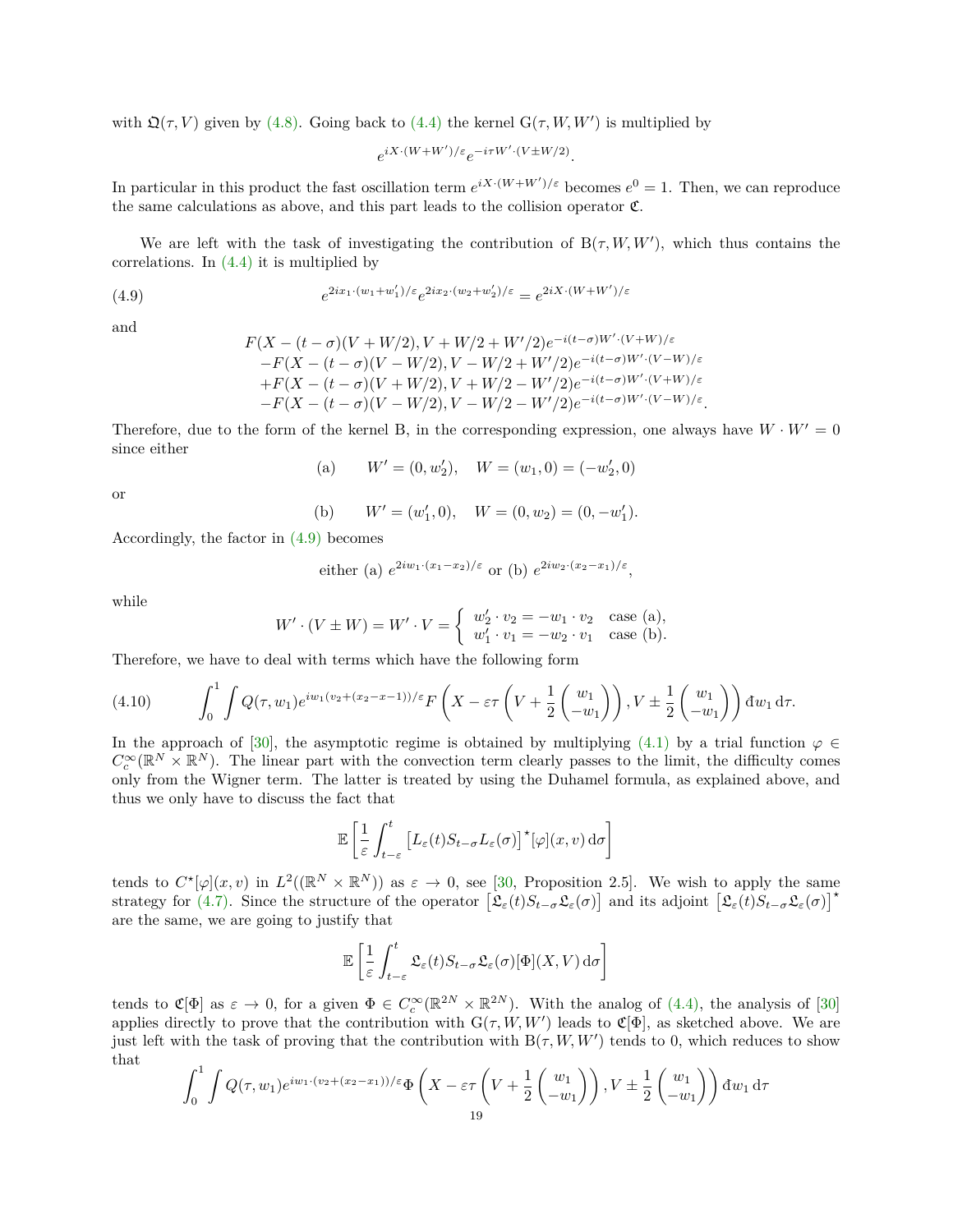tends to 0 in  $L^2(\mathbb{R}^{2N}_X\times\mathbb{R}^{2N}_V)$  as  $\varepsilon\to 0$ . It is clear that we can safely remove the shift with respect to the space variable (at the price of an error of order  $\mathcal{O}(\varepsilon)$ ), and we only address the question for

$$
I_{\varepsilon}(X,V) = \int_0^1 \int Q(\tau,w_1) e^{iw_1 \cdot (v_2 + (x_2 - x_1))/\varepsilon} \Phi\left(X, V \pm \frac{1}{2} \begin{pmatrix} w_1 \\ -w_1 \end{pmatrix} \right) dw_1 d\tau.
$$

Let us introduce the following function, seen as a function of the variable  $w_1 \in \mathbb{R}^N$ , parametrized by  $(X, V) \in \mathbb{R}^{2N} \times \mathbb{R}^{2N}$ :

$$
\Psi_{X,V}(w_1) = \int_0^1 Q(\tau, w_1) d\tau \times \Phi\left(X, V \pm \frac{1}{2} \begin{pmatrix} w_1 \\ -w_1 \end{pmatrix}\right).
$$

Then, we have

$$
\mathcal{I}_{\varepsilon}(X,V)=\widehat{\Psi}_{X,V}\Big(v_2+\frac{x_2-x_1}{\varepsilon}\Big).
$$

where  $\hat{\cdot}$  denotes here the Fourier transform with respect to the variable  $w_1$ . By virtue of  $(h4)$ , for any  $(X, V) \in \mathbb{R}^{2N} \times \mathbb{R}^{2N}$ , the function  $w_1 \mapsto \Psi_{X,V}(w_1)$  is integrable. Hence the Riemann-Lebesgue implies that  $\lim_{\varepsilon \to 0} I_{\varepsilon}(X, V)$  for a. e.  $(X, V) \in \mathbb{R}^{2N} \times \mathbb{R}^{2N}$  (precisely as far as  $(x_1, x_2)$  does not lie on the diagonal of  $\mathbb{R}^{2N}$ , which is a negligible set). Moreover for any  $n \in \mathbb{N}$ , there exists  $C_n$  such that

$$
(1+|X|^2)^n (1+|V|^2)^n \left| \Phi\left(X, V \pm \frac{1}{2} \begin{pmatrix} w_1 \\ -w_1 \end{pmatrix} \right) \right| \le C_n
$$

holds for every  $(X, V) \in \mathbb{R}^{2N} \times \mathbb{R}^{2N}$  and  $w_1 \in \mathbb{R}^N$ . Thus, using  $(h4)$  again, we can dominate

$$
|{\rm I}_{\varepsilon}(X,V)|\leq \|Q\|_{L^\infty(\mathbb{R};L^1(\mathbb{R}^N))}\frac{C_n}{(1+|X|^2)^n(1+|V|^2)^n}
$$

and we select *n* large enough so that the function on the right hand side lies in  $L^2(\mathbb{R}^{2N}\times\mathbb{R}^{2N})$ . Finally, we can conclude by applying the Lebesgue theorem. Note that for the white noise limit considered in [\[4\]](#page-20-21), the scaling is such that there is no fast oscillating phase in the expression of B, and thus it is likely that the present approach, which strongly relies on the scale interactions, does not help in improving the convergence statement.

We deduce that the limit  $F(t, X, V)$  of  $\mathbb{E} F_{\varepsilon}(t, X, v) = \mathbb{E}[f_{\varepsilon}(t, x_1, v_1)f_{\varepsilon}(t, x_2, v_2)]$  satisfies

$$
(\partial_t + V \cdot \nabla_X)F = \mathfrak{C}(F),
$$

with initial data  $F(0, X, V) = f(0, x_1, v_1) f(0, x_2, v_2)$ . By uniqueness of the solution of the Cauchy problem, see [\[30,](#page-20-18) Lemma 4.11], it follows that

$$
F(t, X, V) = f(t, x_1, v_1) f(t, x_2, v_2),
$$

(denoted  $\widetilde{F}(t, X, V)$  above) with *f* the limit of  $\mathbb{E} f_{\varepsilon}$ . Applying the same reasoning as in the previous section, it allows us to establish the asserted statistical stability. it allows us to establish the asserted statistical stability.

**Acknowledgements.** We thank Dario Trevisan for helpful comments about the uniqueness theory for Fokker-Planck equations. We are also gratefully indebted to Leo Vivion who helped us in clarifying the preliminary versions of this article.

## REFERENCES

- <span id="page-19-0"></span>[1] B. Aguer, S. De Bièvre, P. Lafitte, and P. E. Parris. Classical motion in force fields with short range correlations. *J. Stat. Phys.*, 138(4-5):780–814, 2010.
- <span id="page-19-2"></span>[2] G. Bal, T. Komorowski, and L. Ryzhik. Kinetic limits for waves in a random medium. *Kinet. Relat. Models*, 3(4):529–644, 2010.
- <span id="page-19-1"></span>[3] G. Bal, G. Papanicolaou, and L. Ryzhik. Radiative transport limit for the random Schrödinger equation. *Nonlinearity*, 15(2):513–529, 2002.